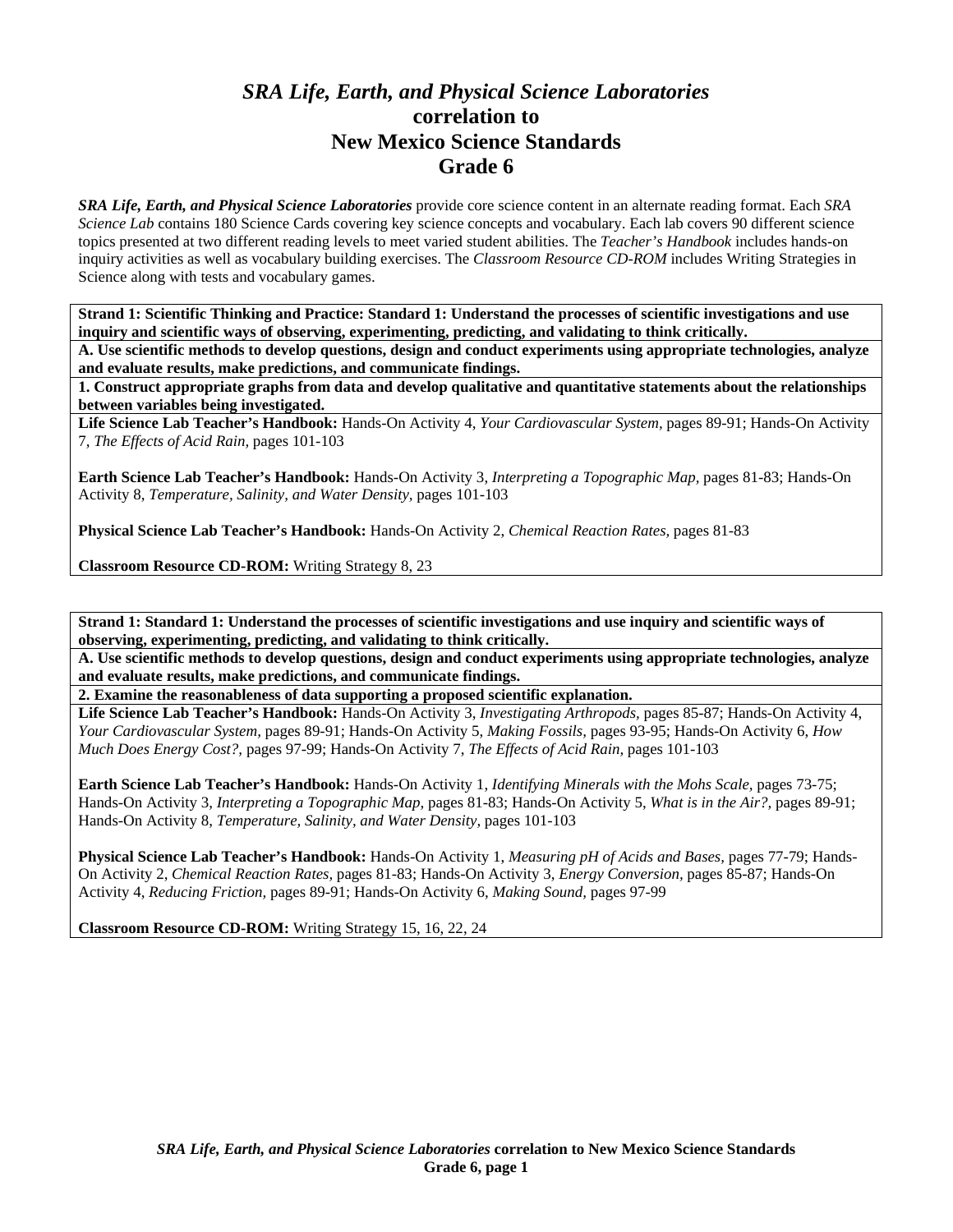**A. Use scientific methods to develop questions, design and conduct experiments using appropriate technologies, analyze and evaluate results, make predictions, and communicate findings.** 

**3. Justify predictions and conclusions based on data.** 

**Life Science Lab Teacher's Handbook:** Hands-On Activity 3, *Investigating Arthropods,* pages 85-87; Hands-On Activity 4, *Your Cardiovascular System,* pages 89-91; Hands-On Activity 5, *Making Fossils,* pages 93-95; Hands-On Activity 6, *How Much Does Energy Cost?,* pages 97-99; Hands-On Activity 7, *The Effects of Acid Rain,* pages 101-103

**Earth Science Lab Teacher's Handbook:** Hands-On Activity 1, *Identifying Minerals with the Mohs Scale,* pages 73-75; Hands-On Activity 3, *Interpreting a Topographic Map,* pages 81-83; Hands-On Activity 5, *What is in the Air?,* pages 89-91; Hands-On Activity 8, *Temperature, Salinity, and Water Density,* pages 101-103

**Physical Science Lab Teacher's Handbook:** Hands-On Activity 1, *Measuring pH of Acids and Bases,* pages 77-79; Hands-On Activity 2, *Chemical Reaction Rates,* pages 81-83; Hands-On Activity 3, *Energy Conversion,* pages 85-87; Hands-On Activity 4, *Reducing Friction,* pages 89-91; Hands-On Activity 6, *Making Sound,* pages 97-99

**Classroom Resource CD-ROM:** Writing Strategy 15, 16, 22, 24

**Strand 1: Standard 1: Understand the processes of scientific investigations and use inquiry and scientific ways of observing, experimenting, predicting, and validating to think critically.** 

**B. Understand the processes of scientific investigation and how scientific inquiry results in scientific knowledge. 1. Understand that scientific knowledge is continually reviewed, critiques, and revised as new data become available.** 

Life Science Lab, Level A: Cards 5, 49, 64, 69 Life Science Lab, Level B: Cards 5, 49, 64, 69

**Earth Science Lab, Level A: Cards 10, 31, 51, 54, 68, 72, 78, 79, 80 Earth Science Lab, Level B:** Cards 10, 31, 51, 54, 68, 72, 78, 79, 80

**Physical Science Lab, Level A:** Cards 3, 7, 17, 35, 53, 59, 81, 84, 90

**Strand 1: Standard 1: Understand the processes of scientific investigations and use inquiry and scientific ways of observing, experimenting, predicting, and validating to think critically.** 

**B. Understand the processes of scientific investigation and how scientific inquiry results in scientific knowledge. 2. Understand that scientific investigations use common processes that include the collection of relevant data and observations, accurate measurements, the identification and control of variables, and logical reasoning to formulate hypotheses and explanations.** 

**Life Science Lab Teacher's Handbook:** Hands-On Activity 1, *Examining Cells,* pages 77-79; Hands-On Activity 2, *Culturing Bacteria,* pages 81-83; Hands-On Activity 3, *Investigating Arthropods,* pages 85-87; Hands-On Activity 4, *Your Cardiovascular System,* pages 89-91; Hands-On Activity 5, *Making Fossils,* pages 93-95; Hands-On Activity 6, *How Much Does Energy Cost?,* pages 97-99; Hands-On Activity 7, *The Effects of Acid Rain,* pages 101-103

**Earth Science Lab Teacher's Handbook:** Hands-On Activity 1, *Identifying Minerals with the Mohs Scale,* pages 73-75; Hands-On Activity 2, *Plate Boundaries in Action,* pages 77-79; Hands-On Activity 3, *Interpreting a Topographic Map,* pages 81-83; Hands-On Activity 4, *Using Sound Waves,* pages 85-87; Hands-On Activity 5, *What is in the Air?,* pages 89-91; Hands-On Activity 6, *Modeling a Tornado,* pages 93-95; Hands-On Activity 7, *Sizes in the Solar System,* pages 97-99; Hands-On Activity 8, *Temperature, Salinity, and Water Density,* pages 101-103

**Physical Science Lab Teacher's Handbook:** Hands-On Activity 1, *Measuring pH of Acids and Bases,* pages 77-79; Hands-On Activity 2, *Chemical Reaction Rates,* pages 81-83; Hands-On Activity 3, *Energy Conversion,* pages 85-87; Hands-On Activity 4, *Reducing Friction,* pages 89-91; Hands-On Activity 5, *Making a Potato Battery,* pages 93-95; Hands-On Activity 6, *Making Sound,* pages 97-99

**Classroom Resource CD-ROM:** Writing Strategy 8, 15, 23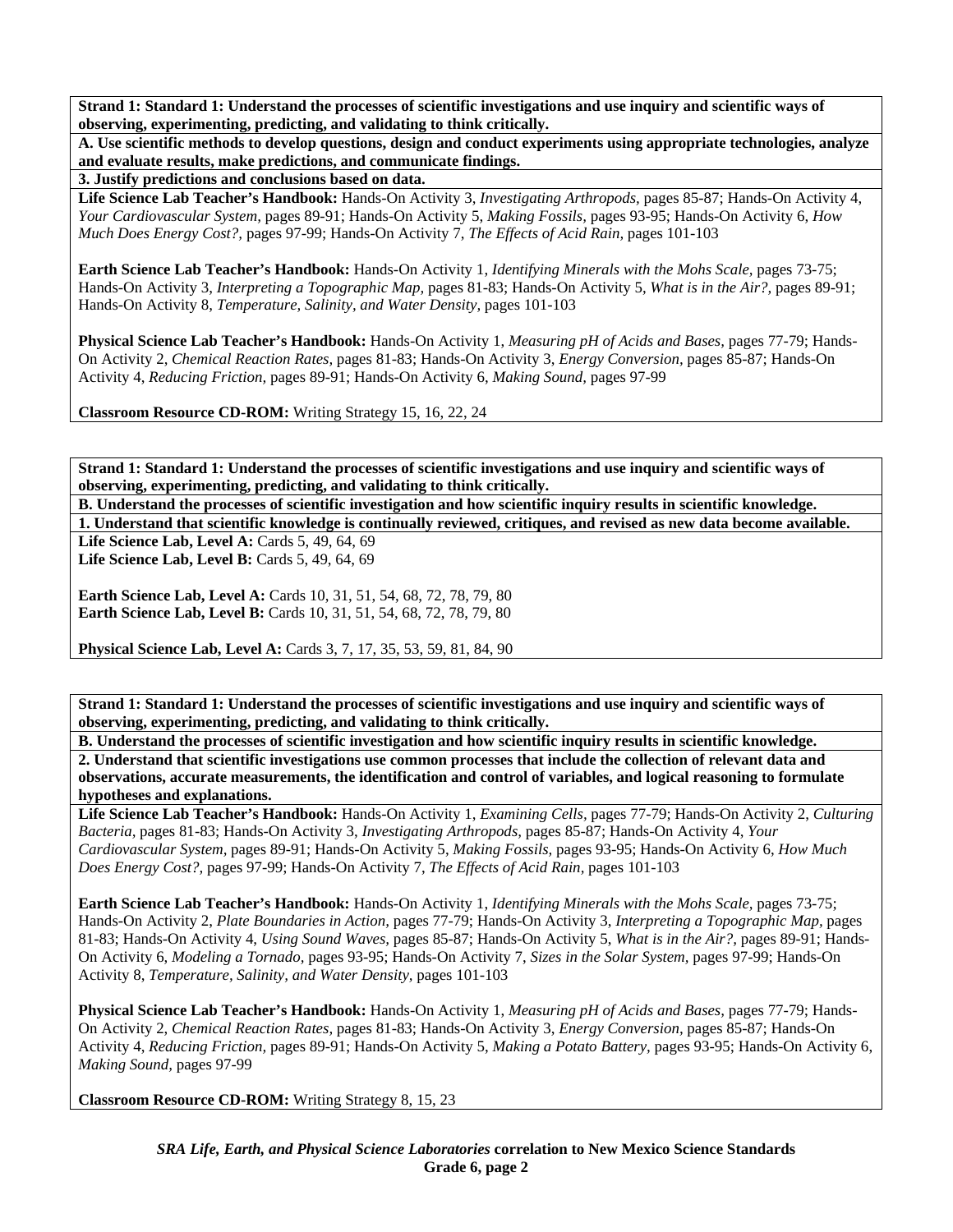**B. Understand the processes of scientific investigation and how scientific inquiry results in scientific knowledge. 3. Understand that not all investigations result in defensible scientific explanations.** 

**Life Science Lab Teacher's Handbook:** Hands-On Activity 1, *Examining Cells,* pages 77-79; Hands-On Activity 2, *Culturing Bacteria,* pages 81-83; Hands-On Activity 3, *Investigating Arthropods,* pages 85-87; Hands-On Activity 4, *Your Cardiovascular System,* pages 89-91; Hands-On Activity 5, *Making Fossils,* pages 93-95; Hands-On Activity 6, *How Much Does Energy Cost?,* pages 97-99; Hands-On Activity 7, *The Effects of Acid Rain,* pages 101-103

**Earth Science Lab Teacher's Handbook:** Hands-On Activity 1, *Identifying Minerals with the Mohs Scale,* pages 73-75; Hands-On Activity 2, *Plate Boundaries in Action,* pages 77-79; Hands-On Activity 3, *Interpreting a Topographic Map,* pages 81-83; Hands-On Activity 4, *Using Sound Waves,* pages 85-87; Hands-On Activity 5, *What is in the Air?,* pages 89-91; Hands-On Activity 6, *Modeling a Tornado,* pages 93-95; Hands-On Activity 7, *Sizes in the Solar System,* pages 97-99; Hands-On Activity 8, *Temperature, Salinity, and Water Density,* pages 101-103

**Physical Science Lab Teacher's Handbook:** Hands-On Activity 1, *Measuring pH of Acids and Bases,* pages 77-79; Hands-On Activity 2, *Chemical Reaction Rates,* pages 81-83; Hands-On Activity 3, *Energy Conversion,* pages 85-87; Hands-On Activity 4, *Reducing Friction,* pages 89-91; Hands-On Activity 5, *Making a Potato Battery,* pages 93-95; Hands-On Activity 6, *Making Sound,* pages 97-99

**Strand 1: Standard 1: Understand the processes of scientific investigations and use inquiry and scientific ways of observing, experimenting, predicting, and validating to think critically.** 

**C. Use mathematical ideas, tools, and techniques to understand scientific knowledge.** 

**1. Evaluate the usefulness and relevance of data to an investigation.** 

**Life Science Lab Teacher's Handbook:** Hands-On Activity 1, *Examining Cells,* pages 77-79; Hands-On Activity 2, *Culturing Bacteria,* pages 81-83; Hands-On Activity 3, *Investigating Arthropods,* pages 85-87; Hands-On Activity 4, *Your Cardiovascular System,* pages 89-91; Hands-On Activity 5, *Making Fossils,* pages 93-95; Hands-On Activity 6, *How Much Does Energy Cost?,* pages 97-99; Hands-On Activity 7, *The Effects of Acid Rain,* pages 101-103

**Earth Science Lab Teacher's Handbook:** Hands-On Activity 1, *Identifying Minerals with the Mohs Scale,* pages 73-75; Hands-On Activity 2, *Plate Boundaries in Action,* pages 77-79; Hands-On Activity 3, *Interpreting a Topographic Map,* pages 81-83; Hands-On Activity 4, *Using Sound Waves,* pages 85-87; Hands-On Activity 5, *What is in the Air?,* pages 89-91; Hands-On Activity 6, *Modeling a Tornado,* pages 93-95; Hands-On Activity 7, *Sizes in the Solar System,* pages 97-99; Hands-On Activity 8, *Temperature, Salinity, and Water Density,* pages 101-103

**Physical Science Lab Teacher's Handbook:** Hands-On Activity 1, *Measuring pH of Acids and Bases,* pages 77-79; Hands-On Activity 2, *Chemical Reaction Rates,* pages 81-83; Hands-On Activity 3, *Energy Conversion,* pages 85-87; Hands-On Activity 4, *Reducing Friction,* pages 89-91; Hands-On Activity 5, *Making a Potato Battery,* pages 93-95; Hands-On Activity 6, *Making Sound,* pages 97-99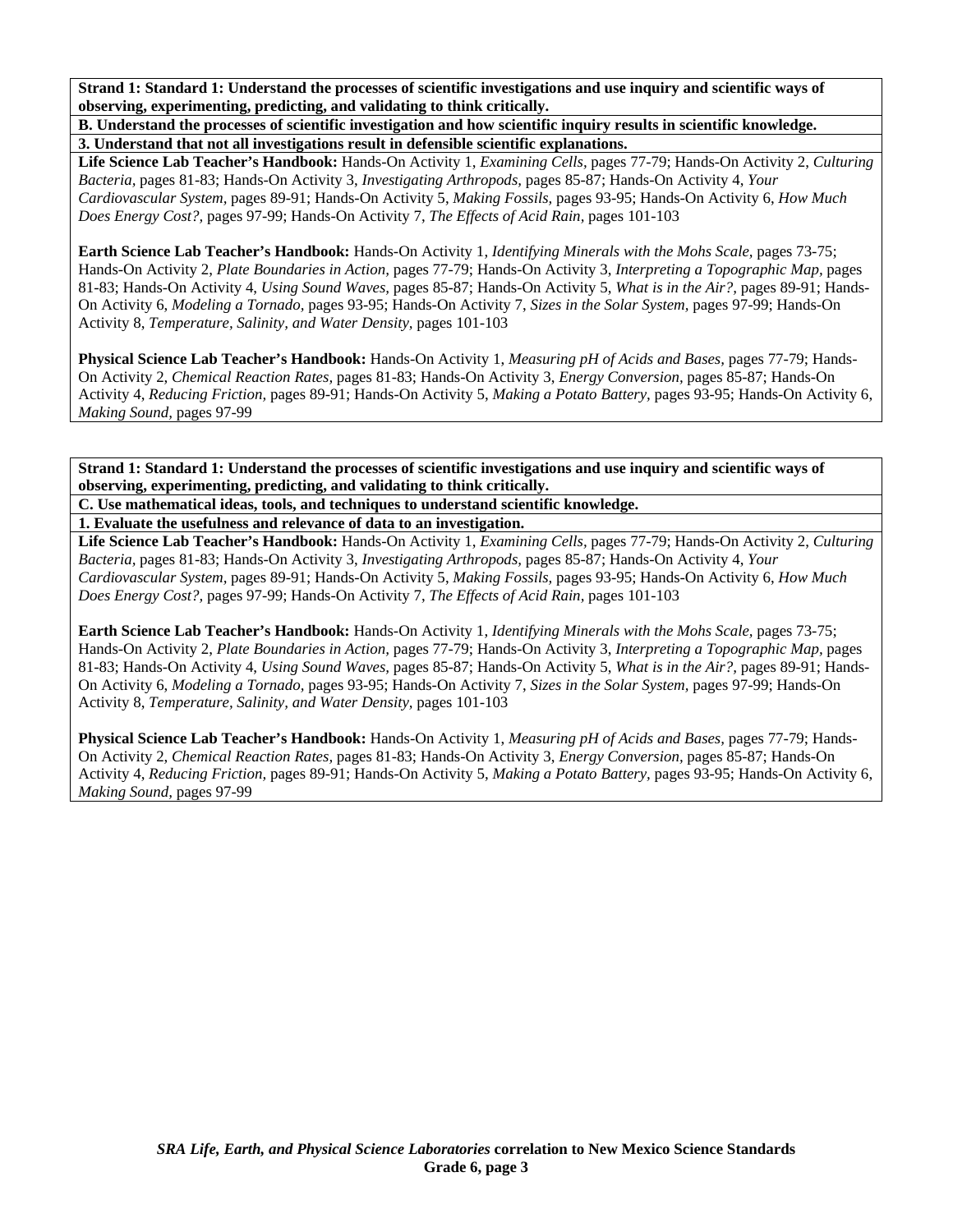**C. Use mathematical ideas, tools, and techniques to understand scientific knowledge.** 

**2. Use probabilities, patterns, and relationships to explain data and observations.** 

**Life Science Lab Teacher's Handbook:** Hands-On Activity 1, *Examining Cells,* pages 77-79; Hands-On Activity 2, *Culturing Bacteria,* pages 81-83; Hands-On Activity 3, *Investigating Arthropods,* pages 85-87; Hands-On Activity 4, *Your Cardiovascular System,* pages 89-91; Hands-On Activity 5, *Making Fossils,* pages 93-95; Hands-On Activity 6, *How Much Does Energy Cost?,* pages 97-99; Hands-On Activity 7, *The Effects of Acid Rain,* pages 101-103

**Earth Science Lab Teacher's Handbook:** Hands-On Activity 1, *Identifying Minerals with the Mohs Scale,* pages 73-75; Hands-On Activity 2, *Plate Boundaries in Action,* pages 77-79; Hands-On Activity 3, *Interpreting a Topographic Map,* pages 81-83; Hands-On Activity 4, *Using Sound Waves,* pages 85-87; Hands-On Activity 5, *What is in the Air?,* pages 89-91; Hands-On Activity 6, *Modeling a Tornado,* pages 93-95; Hands-On Activity 7, *Sizes in the Solar System,* pages 97-99; Hands-On Activity 8, *Temperature, Salinity, and Water Density,* pages 101-103

**Physical Science Lab Teacher's Handbook:** Hands-On Activity 1, *Measuring pH of Acids and Bases,* pages 77-79; Hands-On Activity 2, *Chemical Reaction Rates,* pages 81-83; Hands-On Activity 3, *Energy Conversion,* pages 85-87; Hands-On Activity 4, *Reducing Friction,* pages 89-91; Hands-On Activity 5, *Making a Potato Battery,* pages 93-95; Hands-On Activity 6, *Making Sound,* pages 97-99

**Content of Science: Standard 1: PHYSICAL SCIENCE: Understand the structure and properties of matter, the characteristics of energy, and the interactions between matter and energy.** 

**A. Know the forms and properties of matter and how matter interacts.** 

**1. Understand that substances have characteristic properties and identify the properties of various substances (e.g., density, boiling point, solubility, chemical reactivity).** 

**Physical Science Lab, Level A: Cards 1, 2, 16, 27, 33, 42, 74 Physical Science Lab, Level B:** Cards 1, 2, 16, 27, 33, 42, 74

**Content of Science: Standard 1: PHYSICAL SCIENCE: Understand the structure and properties of matter, the characteristics of energy, and the interactions between matter and energy.** 

**A. Know the forms and properties of matter and how matter interacts.** 

**2. Use properties to identify substances (e.g., for minerals: the hardness, streak, color, reactivity to acid, cleavage, fracture).** 

Earth Science Lab, Level A: Cards 4, 5

**Earth Science Lab, Level B: Cards 4, 5** 

**Earth Science Lab Teacher's Handbook:** Hands-On Activity 1, *Identifying Minerals with the Mohs Scale,* pages 73-75

**Physical Science Lab, Level A: Cards 1, 2, 5, 14, 15, 16, 18, 19, 20, 74 Physical Science Lab, Level B:** Cards 1, 2, 5, 14, 15, 16, 18, 19, 20, 74 **Physical Science Lab Teacher's Handbook:** Hands-On Activity 1, *Measuring pH of Acids and Bases,* pages 77-79

**Content of Science: Standard 1: PHYSICAL SCIENCE: Understand the structure and properties of matter, the characteristics of energy, and the interactions between matter and energy.** 

**A. Know the forms and properties of matter and how matter interacts.** 

**3. Know that there are about 100 known elements that combine to produce compounds in living organisms and nonliving substances.**  Physical Science Lab, Level A: Cards 10, 11, 17

**Physical Science Lab, Level B: Cards 10, 11, 17**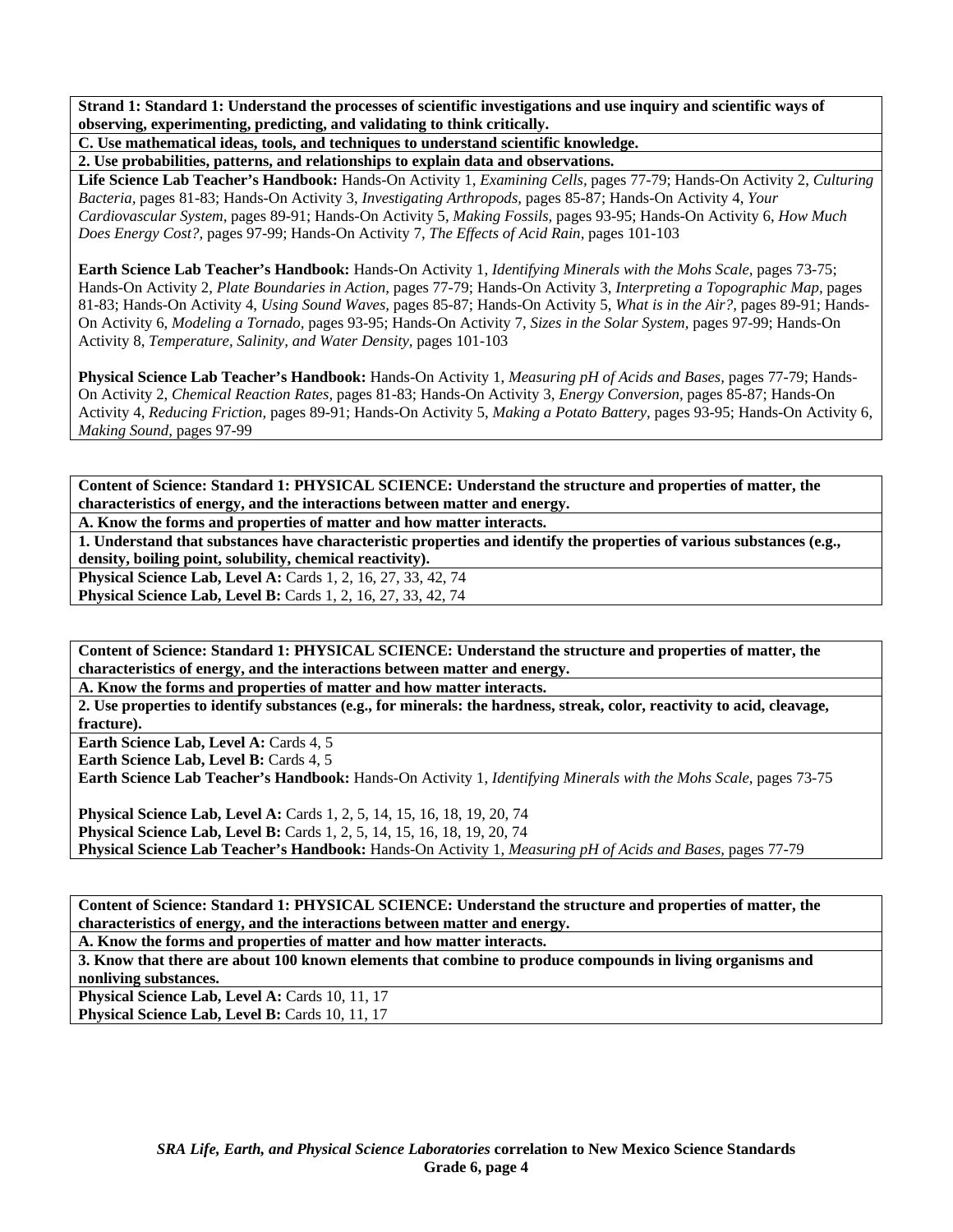**A. Know the forms and properties of matter and how matter interacts.** 

**4. Know the differences between chemical and physical properties and how these properties can influence the interactions of matter.** 

**Physical Science Lab, Level A:** Cards 1, 2, 5, 6, 7, 8, 9, 10, 11, 12, 13 **Physical Science Lab, Level B:** Cards 1, 2, 5, 6, 7, 8, 9, 10, 11, 12, 13

**Content of Science: Standard 1: PHYSICAL SCIENCE: Understand the structure and properties of matter, the characteristics of energy, and the interactions between matter and energy.** 

**B. Explain the physical processes involved in the transfer, change, and conservation of energy.** 

**1. Identify various types of energy (e.g., heat, light, mechanical, electrical, chemical, nuclear).** 

**Physical Science Lab, Level A:** Cards 34, 41, 42, 45, 46, 47, 48, 49, 66, 67, 74, 79, 82

**Physical Science Lab, Level B:** Cards 34, 41, 42, 45, 46, 47, 48, 49, 66, 67, 74, 79, 82

**Physical Science Lab Teacher's Handbook:** Hands-On Activity 5, *Making a Potato Battery,* pages 93-95; Hands-On Activity 6, *Making Sound,* pages 97-99

**Content of Science: Standard 1: PHYSICAL SCIENCE: Understand the structure and properties of matter, the characteristics of energy, and the interactions between matter and energy.** 

**B. Explain the physical processes involved in the transfer, change, and conservation of energy.** 

**2. Understand that heat energy can be transferred through conduction, radiation, and convection.** 

Physical Science Lab, Level A: Cards 42, 43

**Physical Science Lab, Level B: Cards 42, 43** 

**Content of Science: Standard 1: PHYSICAL SCIENCE: Understand the structure and properties of matter, the characteristics of energy, and the interactions between matter and energy.** 

**B. Explain the physical processes involved in the transfer, change, and conservation of energy.** 

**3. Know that there are many forms of energy transfer but that the total amount of energy is conserved (i.e., that energy is neither created nor destroyed).** 

**Physical Science Lab, Level A: Card 37** Physical Science Lab, Level B: Card 37

**Content of Science: Standard 1: PHYSICAL SCIENCE: Understand the structure and properties of matter, the characteristics of energy, and the interactions between matter and energy.** 

**B. Explain the physical processes involved in the transfer, change, and conservation of energy.** 

**4. Understand that some energy travels as waves (e.g., seismic, light, sound), including: the sun as source of energy for many processes on Earth, different wavelengths of sunlight (e.g., visible, ultraviolet, infrared), vibrations of matter (e.g., sound, earthquakes), different speeds through different materials.** 

**Earth Science Lab, Level A: Card 16** 

**Earth Science Lab, Level B: Card 16** 

**Physical Science Lab, Level A: Cards 77, 78, 79, 80, 82, 83 Physical Science Lab, Level B:** Cards 77, 78, 79, 80, 82, 83 **Physical Science Lab Teacher's Handbook:** Hands-On Activity 6, *Making Sound,* pages 97-99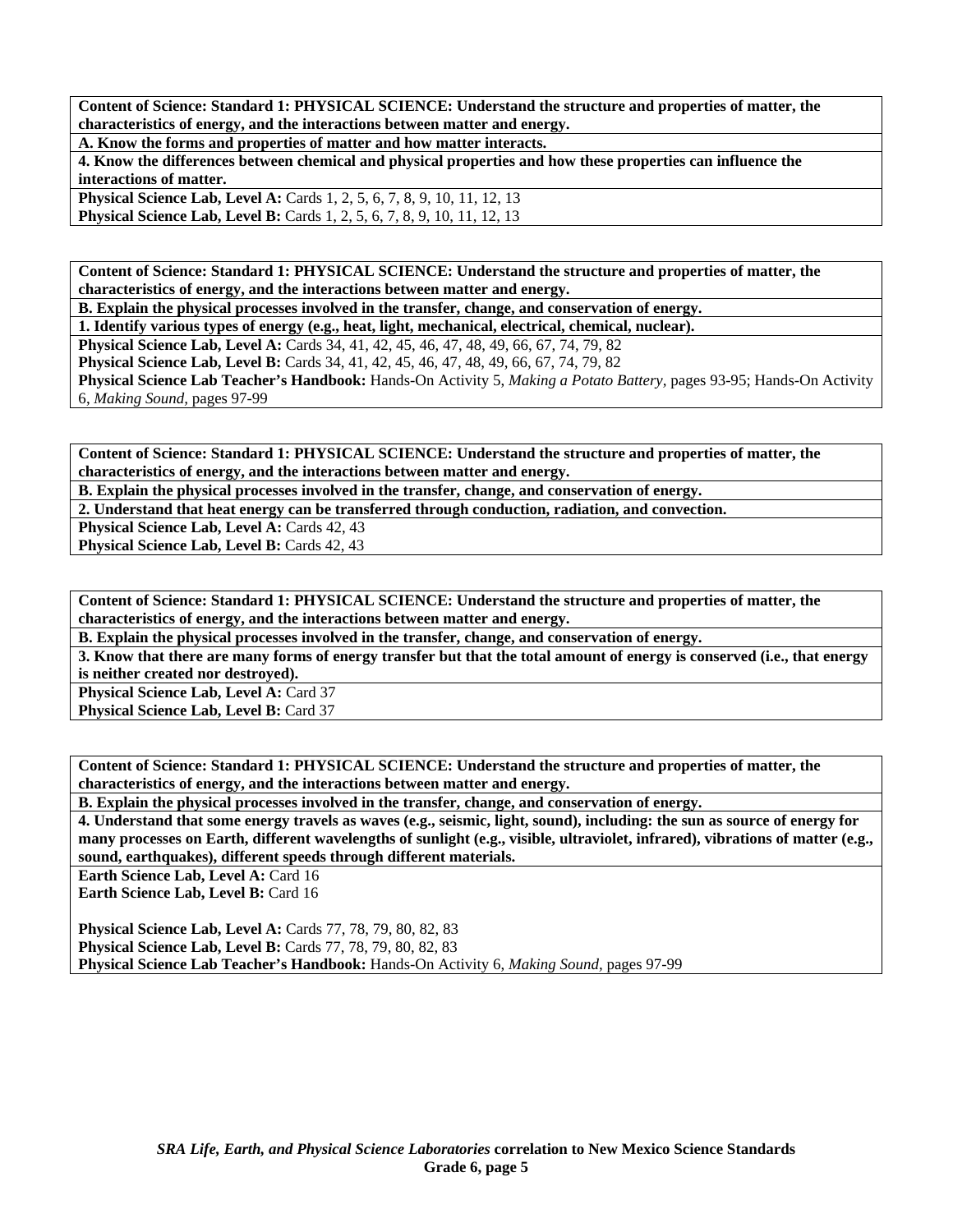**C. Describe and explain forces that produce motion in objects.** 

**1. Know that every object exerts gravitational force on every other object dependent on the masses and distance of separation (e.g., motions of celestial objects, tides).** 

**Earth Science Lab, Level A: Card 66** 

**Earth Science Lab, Level B: Card 66** 

**Physical Science Lab, Level A: Cards 57, 59 Physical Science Lab, Level B: Cards 57, 59** 

**Content of Science: Standard 1: PHYSICAL SCIENCE: Understand the structure and properties of matter, the characteristics of energy, and the interactions between matter and energy.** 

**C. Describe and explain forces that produce motion in objects.** 

**2. Know that gravitational force is hard to detect unless one of the objects (e.g., Earth) has a lot of mass.** 

**Physical Science Lab, Level A: Cards 57, 59** 

**Physical Science Lab, Level B: Cards 57, 59** 

**Content of Science: Standard 2: LIFE SCIENCE: Understand the properties, structures, and processes of living things and the interdependence of living things and their environments.** 

**A. Explain the diverse structures and functions of living things and the complex relationships between living things and their environments.** 

**1. Understand how organisms interact with their physical environment to meet their needs (i.e., food, water, air) and how the water cycle is essential to most living systems.** 

Life Science Lab, Level A: Cards 1, 70, 71, 72, 73, 74, 75, 76, 77

**Life Science Lab, Level B:** Cards 1, 70, 71, 72, 73, 74, 75, 76, 77

**Life Science Lab Teacher's Handbook:** Hands-On Activity 6, *How Much Does Energy Cost?,* pages 97-99

**Content of Science: Standard 2: LIFE SCIENCE: Understand the properties, structures, and processes of living things and the interdependence of living things and their environments.** 

**A. Explain the diverse structures and functions of living things and the complex relationships between living things and their environments.** 

**2. Describe how weather and geologic events (e.g., volcanoes, earthquakes) affect the function of living systems.** 

**Life Science Lab, Level A:** Cards 80, 87, 88, 89, 90

Life Science Lab, Level B: Cards 80, 87, 88, 89, 90

**Life Science Lab Teacher's Handbook:** Hands-On Activity 7, *The Effects of Acid Rain,* pages 101-103

**Earth Science Lab, Level A:** Cards 15, 17, 42, 52, 53, 54, 59, 60, 61 **Earth Science Lab, Level B:** Cards 15, 17, 42, 52, 53, 54, 59, 60, 61 **Earth Science Lab Teacher's Handbook:** Hands-On Activity 5, *What is in the Air?,* pages 89-91

**Content of Science: Standard 2: LIFE SCIENCE: Understand the properties, structures, and processes of living things and the interdependence of living things and their environments.** 

**A. Explain the diverse structures and functions of living things and the complex relationships between living things and their environments.** 

**3. Describe how organisms have adapted to various environmental conditions.** 

Life Science Lab, Level A: Cards 23, 41, 65, 81, 82, 83

Life Science Lab, Level B: Cards 23, 41, 65, 81, 82, 83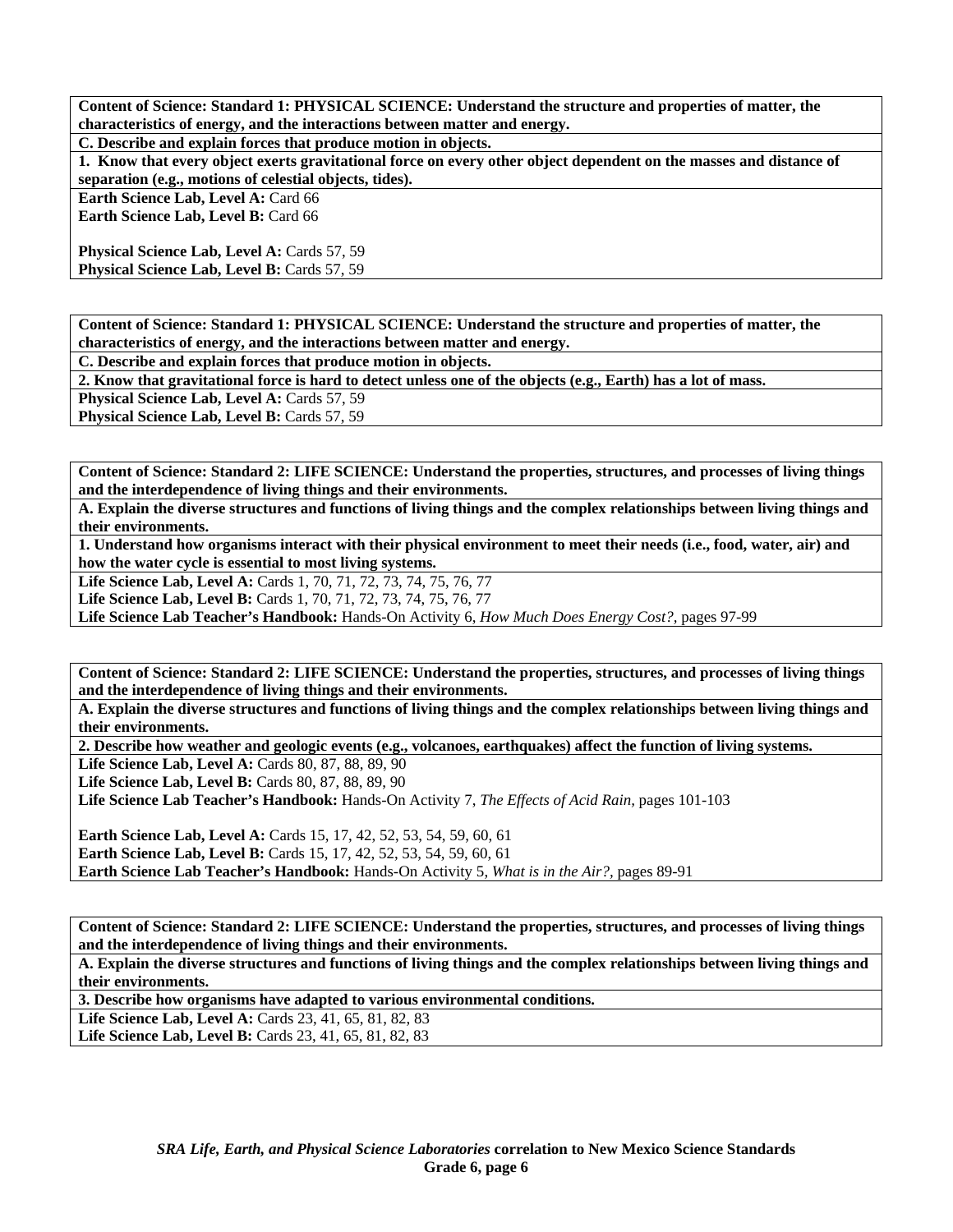**B. Understand how traits are passed from one generation to the next and how species evolve.** 

**1. Understand that the fossil record provides data for how living organisms have evolved.** 

Life Science Lab, Level A: Card 67 Life Science Lab, Level B: Card 67

**Earth Science Lab, Level A: Cards 32, 33, 34** Earth Science Lab, Level B: Cards 32, 33, 34

**Content of Science: Standard 2: LIFE SCIENCE: Understand the properties, structures, and processes of living things and the interdependence of living things and their environments.** 

**B. Understand how traits are passed from one generation to the next and how species evolve.** 

**2. Describe how species have responded to changing environmental conditions over time (e.g., extinction, adaptation).**  Life Science Lab, Level A: Cards 65, 66, 67, 86

**Life Science Lab, Level B:** Cards 65, 66, 67, 86

**Content of Science: Standard 2: LIFE SCIENCE: Understand the properties, structures, and processes of living things and the interdependence of living things and their environments.** 

**C. Understand the structure of organisms and the function of cells in living systems.** 

**1. Explain how fossil fuels were formed from animal and plant cells.** 

Earth Science Lab, Level A: Card 35 **Earth Science Lab, Level B:** Card 35

Physical Science Lab, Level A: Card 38 **Physical Science Lab, Level B: Card 38** 

**Content of Science: Standard 2: LIFE SCIENCE: Understand the properties, structures, and processes of living things and the interdependence of living things and their environments.** 

**C. Understand the structure of organisms and the function of cells in living systems.** 

**2. Describe the differences between substances that were produced by living organisms (e.g., fossil fuels) and substances that result from nonliving processes (e.g., igneous rocks).** 

Life Science Lab, Level A: Cards 17, 78, 79 **Life Science Lab, Level B: Cards 17, 78, 79** 

**Earth Science Lab, Level A:** Cards 4, 5, 6, 7, 8, 9, 33, 34, 35 **Earth Science Lab, Level B:** Cards 4, 5, 6, 7, 8, 9, 33, 34, 35

Physical Science Lab, Level A: Cards 9, 35, 38 Physical Science Lab, Level B: Cards 9, 35, 38

**Content of Science: Standard 3: EARTH and SPACE SCIENCE: Understand the structure of Earth, the solar system, and the universe, the interconnections among them, and the processes and interactions of Earth's systems. A. Describe how the concepts of energy, matter, and force can be used to explain the observed behavior of the solar system, the universe, and their structures.** 

**Universe: 1. Describe the objects in the universe, including: billions of galaxies, each containing billions of stars, and different sizes, temperatures, and colors of stars in the Milky Way galaxy.** 

**Earth Science Lab, Level A: Cards 15, 76, 77, 78** 

**Earth Science Lab, Level B: Cards 15, 76, 77, 78**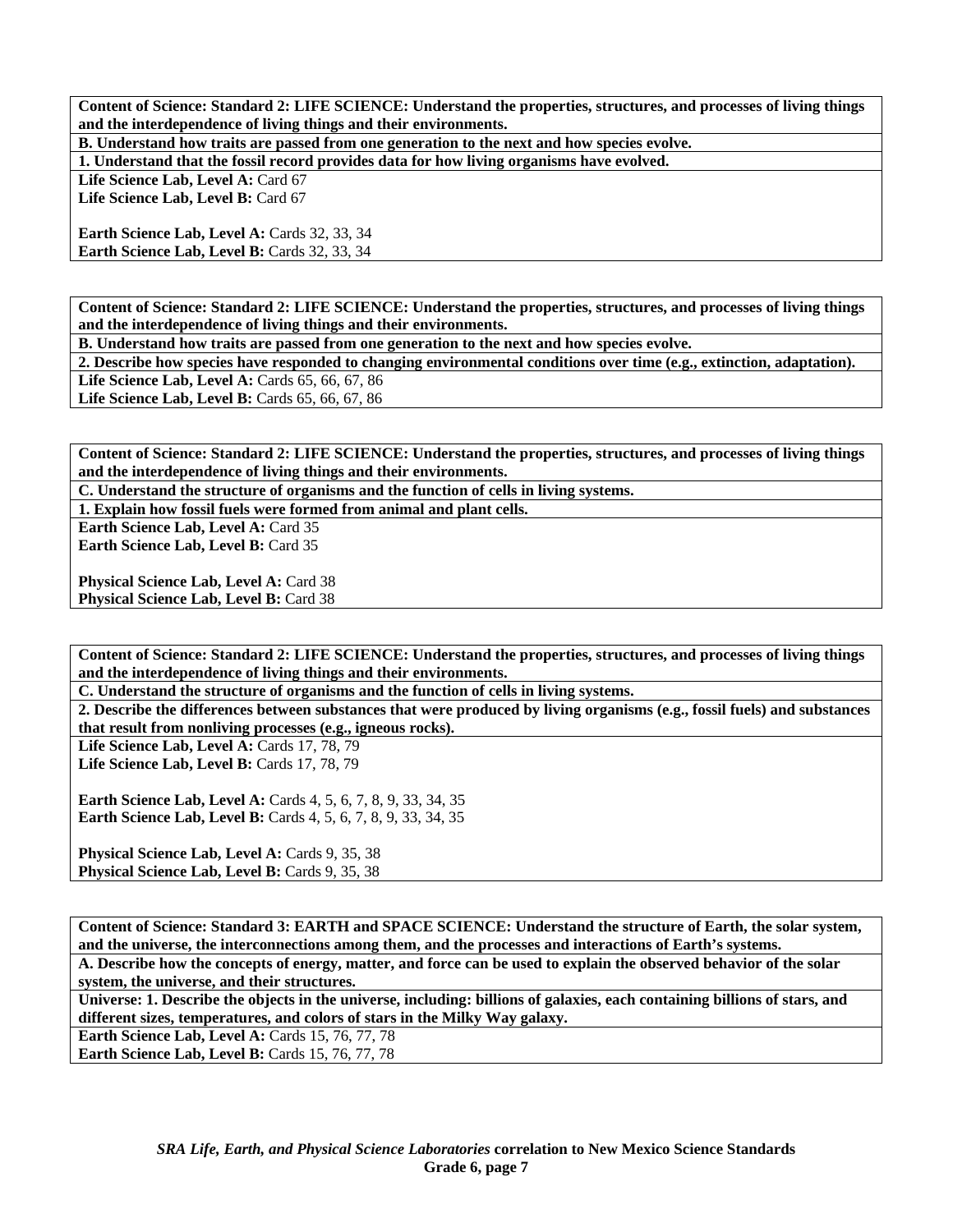**Content of Science: Standard 3: EARTH and SPACE SCIENCE: Understand the structure of Earth, the solar system, and the universe, the interconnections among them, and the processes and interactions of Earth's systems. A. Describe how the concepts of energy, matter, and force can be used to explain the observed behavior of the solar system, the universe, and their structures.** 

**Solar System: 1. Locate the solar system in the Milky Way galaxy.** 

**Earth Science Lab, Level A: Cards 68, 74, 77** 

Earth Science Lab, Level B: Cards 68, 74, 77

**Content of Science: Standard 3: EARTH and SPACE SCIENCE: Understand the structure of Earth, the solar system, and the universe, the interconnections among them, and the processes and interactions of Earth's systems.** 

**A. Describe how the concepts of energy, matter, and force can be used to explain the observed behavior of the solar system, the universe, and their structures.** 

**Solar System: 2. Identify the components of the solar system, and describe their defining characteristics and motions in space, including: sun as a medium sized star, the sun's composition (i.e., hydrogen, helium) and energy production, and nine planets, their moons, asteroids.** 

**Earth Science Lab, Level A: Cards 62, 63, 64, 65, 67, 68, 69, 70, 71, 72, 73 Earth Science Lab, Level B:** Cards 62, 63, 64, 65, 67, 68, 69, 70, 71, 72, 73

**Earth Science Lab Teacher's Handbook:** Hands-On Activity 7, *Sizes in the Solar System,* pages 97-99

**Content of Science: Standard 3: EARTH and SPACE SCIENCE: Understand the structure of Earth, the solar system, and the universe, the interconnections among them, and the processes and interactions of Earth's systems. A. Describe how the concepts of energy, matter, and force can be used to explain the observed behavior of the solar system, the universe, and their structures.** 

**Solar System: 3. Know that the regular and predictable motions of the Earth-moon-sun system explain phenomena on Earth, including: Earth's motion in relation to a year, a day, the seasons, the phases of the moon, eclipses, tides, and shadows, and moon's orbit around the Earth once in 28 days in relation to the phases of the moon.** 

**Earth Science Lab, Level A: Cards 62, 64, 65, 66** 

**Earth Science Lab, Level B: Cards 62, 64, 65, 66** 

**Content of Science: Standard 3: EARTH and SPACE SCIENCE: Understand the structure of Earth, the solar system, and the universe, the interconnections among them, and the processes and interactions of Earth's systems. B. Describe the structure of Earth and its atmosphere and explain how energy, matter, and forces shape Earth's systems.** 

**Structures of Earth: 1. Know that Earth is composed of layers that include a crust, mantle, and core.** 

**Earth Science Lab, Level A: Cards 1, 2** 

**Earth Science Lab, Level B: Cards 1, 2** 

**Content of Science: Standard 3: EARTH and SPACE SCIENCE: Understand the structure of Earth, the solar system, and the universe, the interconnections among them, and the processes and interactions of Earth's systems.** 

**B. Describe the structure of Earth and its atmosphere and explain how energy, matter, and forces shape Earth's systems.** 

**Structures of Earth: 2. know that Earth's crust is divided into plates that move very slowly, in response to movements in the mantle.** 

**Earth Science Lab, Level A: Cards 2, 10, 11, 12, 13, 14, 15, 16, 17 Earth Science Lab, Level B:** Cards 2, 10, 11, 12, 13, 14, 15, 16, 17 **Earth Science Lab Teacher's Handbook:** Hands-On Activity 2, *Plate Boundaries in Action,* pages 77-79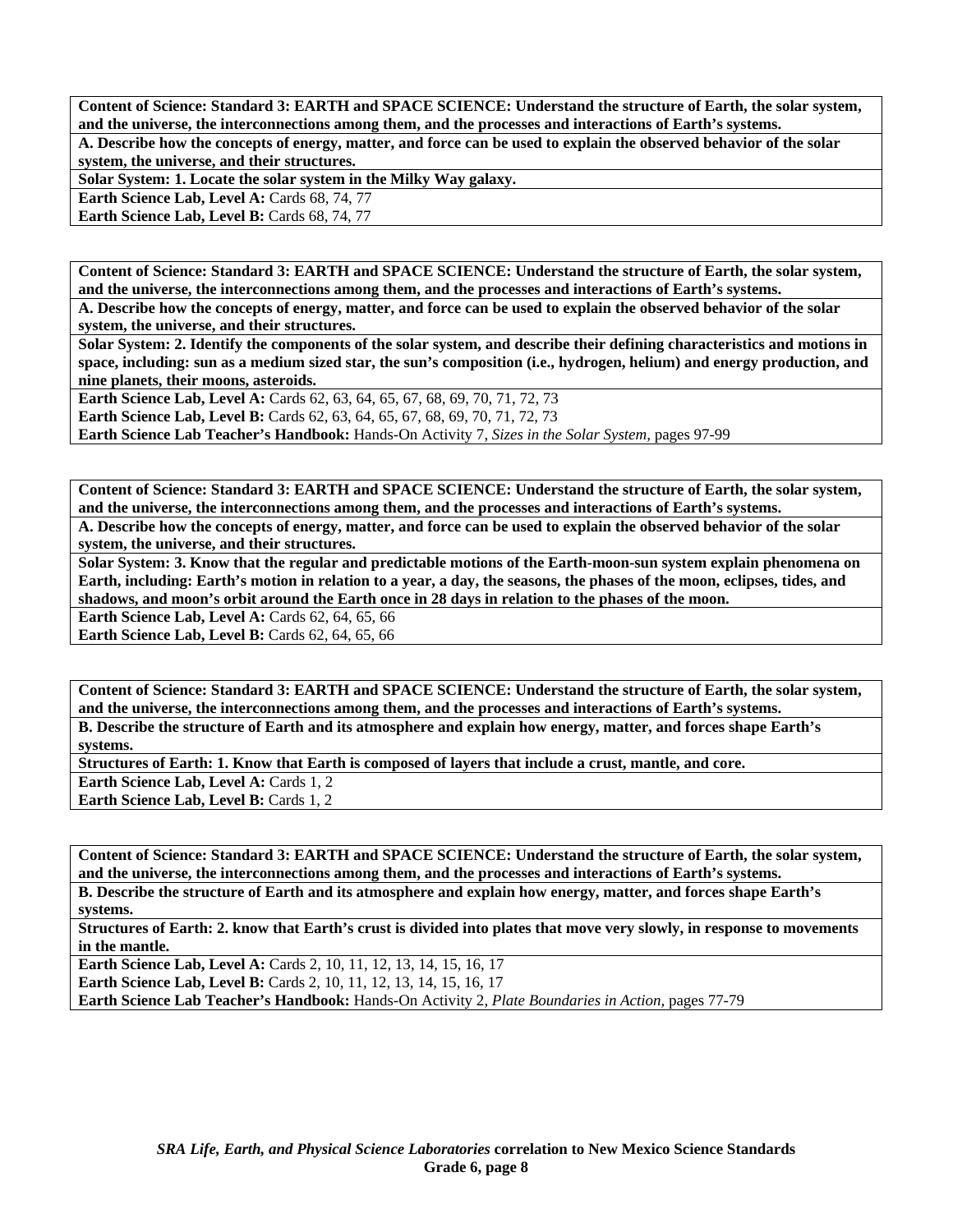**Content of Science: Standard 3: EARTH and SPACE SCIENCE: Understand the structure of Earth, the solar system, and the universe, the interconnections among them, and the processes and interactions of Earth's systems. B. Describe the structure of Earth and its atmosphere and explain how energy, matter, and forces shape Earth's systems.** 

**Structures of Earth: 3. Know that sedimentary, igneous, and metamorphic rocks contain evidence of the materials, temperatures, and forces that created them.** 

**Earth Science Lab, Level A: Cards 6, 7, 8, 9** 

**Earth Science Lab, Level B:** Cards 6, 7, 8, 9

**Content of Science: Standard 3: EARTH and SPACE SCIENCE: Understand the structure of Earth, the solar system, and the universe, the interconnections among them, and the processes and interactions of Earth's systems. B. Describe the structure of Earth and its atmosphere and explain how energy, matter, and forces shape Earth's systems.** 

**Weather and Climate: 1. Describe the composition (i.e., nitrogen, oxygen, water vapor) and strata of Earth's atmosphere, and differences between the atmosphere of Earth and those of other planets.** 

**Earth Science Lab, Level A: Cards 36, 37, 69, 70, 71** 

**Earth Science Lab, Level B: Cards 36, 37, 69, 70, 71** 

**Content of Science: Standard 3: EARTH and SPACE SCIENCE: Understand the structure of Earth, the solar system, and the universe, the interconnections among them, and the processes and interactions of Earth's systems. B. Describe the structure of Earth and its atmosphere and explain how energy, matter, and forces shape Earth's systems.** 

**Weather and Climate: 2. Understand factors that create and influence weather and climate, including: heat, air movement, pressure, humidity, oceans, how clouds form by condensation of water vapor, how weather patterns are related to atmospheric pressure, global patterns of atmospheric movement (e.g., El Niño), and factors that can impact Earth's climate (e.g., volcanic eruptions, impacts of asteroids, glaciers).** 

**Earth Science Lab, Level A:** Cards 17, 38, 39, 40, 41, 42, 43, 44, 45, 46, 47, 48, 49, 50, 51, 52, 53, 54, 55, 56, 57, 58, 59, 60, 61

**Earth Science Lab, Level B:** Cards 17, 38, 39, 40, 41, 42, 43, 44, 45, 46, 47, 48, 49, 50, 51, 52, 53, 54, 55, 56, 57, 58, 59, 60, 61

**Earth Science Lab Teacher's Handbook:** Hands-On Activity 5, *What is in the Air?,* pages 89-91; Hands-On Activity 6, *Modeling a Tornado,* pages 93-95

**Content of Science: Standard 3: EARTH and SPACE SCIENCE: Understand the structure of Earth, the solar system, and the universe, the interconnections among them, and the processes and interactions of Earth's systems. B. Describe the structure of Earth and its atmosphere and explain how energy, matter, and forces shape Earth's systems.** 

**Weather and Climate: 3. Understand how to use weather maps and data (e.g., barometric pressure, wind speeds, humidity) to predict weather.** 

**Earth Science Lab, Level A: Cards 50, 51** Earth Science Lab, Level B: Cards 50, 51

**Content of Science: Standard 3: EARTH and SPACE SCIENCE: Understand the structure of Earth, the solar system, and the universe, the interconnections among them, and the processes and interactions of Earth's systems.** 

**B. Describe the structure of Earth and its atmosphere and explain how energy, matter, and forces shape Earth's systems. Changes to Earth: 1. Know that landforms are created and change through a combination of constructive and destructive forces, including: weathering of rock and soil, transportation, deposition of sediment, and tectonic activity, similarities and difference between current and past processes on Earth's surface (e.g., erosion, plate tectonics, changes in atmospheric composition), and impact of volcanoes and faults in New Mexico geology.** 

**Earth Science Lab, Level A:** Cards 11, 12, 13, 14, 15, 16, 17, 21, 22, 24, 25, 26, 27, 28 **Earth Science Lab, Level B:** Cards 11, 12, 13, 14, 15, 16, 17, 21, 22, 24, 25, 26, 27, 28 **Earth Science Lab Teacher's Handbook:** Hands-On Activity 2, *Plate Boundaries in Action,* pages 77-79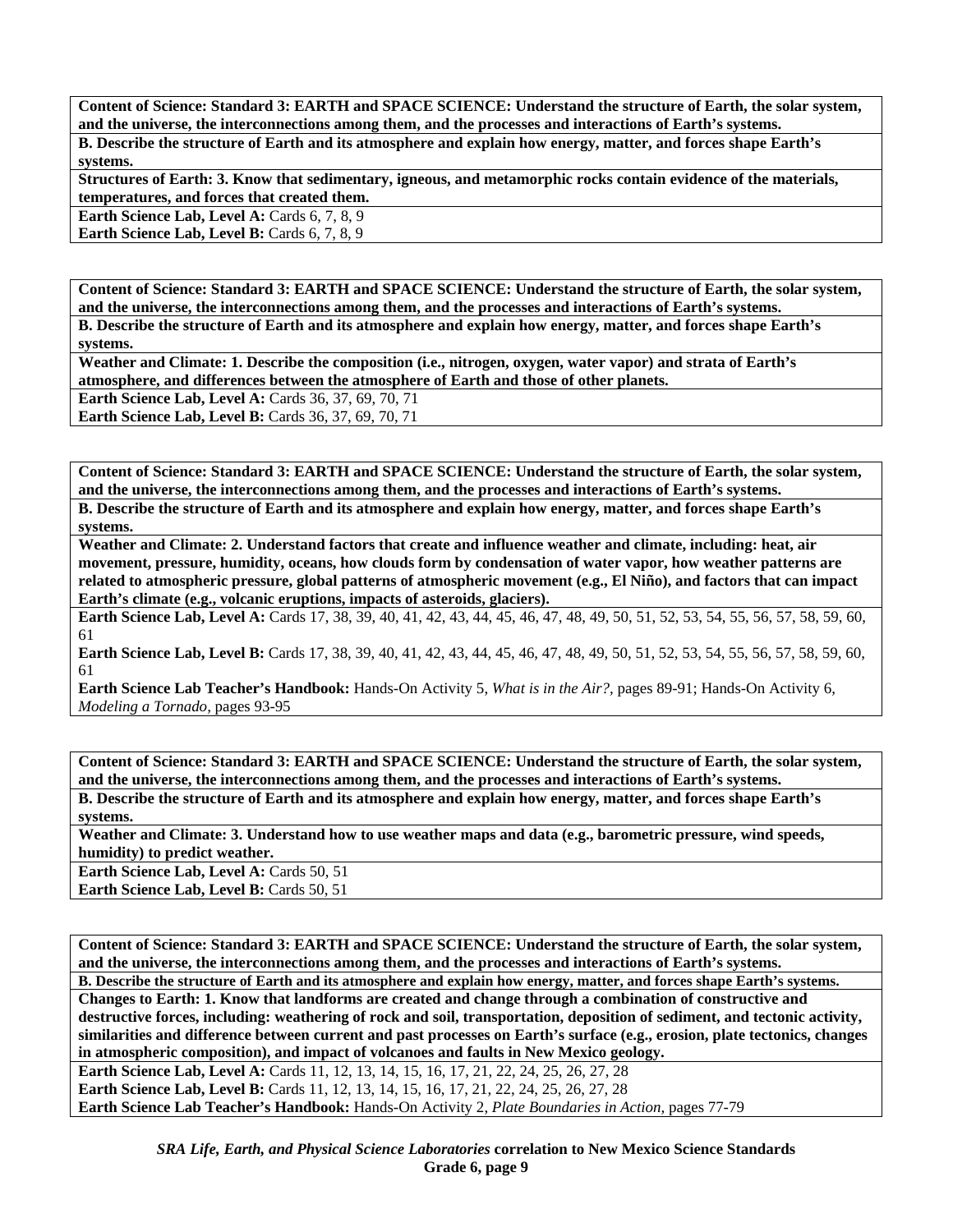**Content of Science: Standard 3: EARTH and SPACE SCIENCE: Understand the structure of Earth the solar system, and the universe, the interconnections among them, and the processes and interactions of Earth's systems. B. Describe the structure of Earth and its atmosphere and explain how energy, matter, and forces shape Earth's systems.** 

**Changes to Earth: 2. Understand the history of Earth and how information about it comes from layers of sedimentary rock, including: sediments and fossils as a record of a very slowly changing world, and evidence of asteroid impact, volcanic and glacial activity.** 

Life Science Lab, Level A: Card 67 Life Science Lab, Level B: Card 67

**Earth Science Lab, Level A: Cards 7, 17, 30, 32, 33, 34 Earth Science Lab, Level B:** Cards 7, 17, 30, 32, 33, 34

**Science and Society: Understand how scientific discoveries, inventions, practices, and knowledge influence, and are influenced by individuals and societies.** 

**A. Explain how scientific discoveries and inventions have changed individuals and societies.** 

**1. Examine the role of scientific knowledge in decisions (e.g., space exploration, what to eat, preventive medicine and medical treatment).** 

Life Science Lab, Level A: Cards 45, 46, 49, 64, 69, 87, 88, 89, 90 Life Science Lab, Level B: Cards 45, 46, 49, 64, 69, 87, 88, 89, 90

**Earth Science Lab, Level A:** Cards 16, 20, 31, 37, 51, 79, 80, 81, 88 **Earth Science Lab, Level B:** Cards 16, 20, 31, 37, 51, 79, 80, 81, 88

**Physical Science Lab, Level A:** Cards 33, 35, 73, 76, 81, 84, 90 **Physical Science Lab, Level B:** Cards 33, 35, 73, 76, 81, 84, 90

**Science and Society: Understand how scientific discoveries, inventions, practices, and knowledge influence, and are influenced by individuals and societies.** 

**A. Explain how scientific discoveries and inventions have changed individuals and societies.** 

**2. Describe the technologies responsible for revolutionizing information processing and communications (e.g.,** 

**computers, cellular phones, Internet).**  Life Science Lab, Level A: Card 83 **Life Science Lab, Level B:** Card 83

**Earth Science Lab, Level A: Cards 20, 79, 80, 81 Earth Science Lab, Level B: Cards 20, 79, 80, 81** 

Physical Science Lab, Level A: Cards 81, 84, 90 **Physical Science Lab, Level B: Cards 81, 84, 90**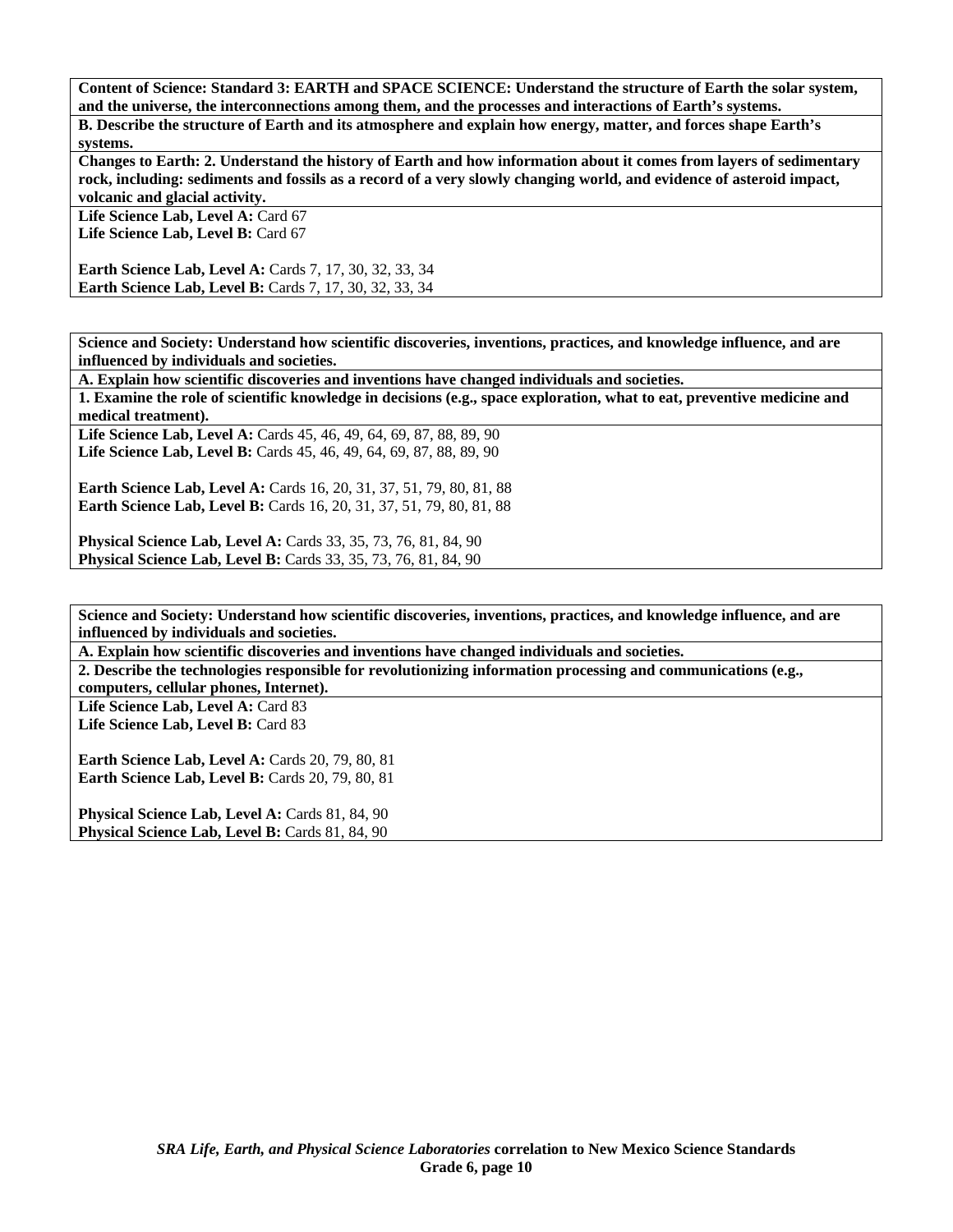## *SRA Life, Earth, and Physical Science Laboratories*  **correlation to New Mexico Science Standards Grade 7**

*SRA Life, Earth, and Physical Science Laboratories* provide core science content in an alternate reading format. Each *SRA Science Lab* contains 180 Science Cards covering key science concepts and vocabulary. Each lab covers 90 different science topics presented at two different reading levels to meet varied student abilities. The *Teacher's Handbook* includes hands-on inquiry activities as well as vocabulary building exercises. The *Classroom Resource CD-ROM* includes Writing Strategies in Science along with tests and vocabulary games.

**Strand 1: Scientific Thinking and Practice: Standard 1: Understand the processes of scientific investigations and use inquiry and scientific ways of observing, experimenting, predicting, and validating to think critically.** 

**A. Use scientific methods to develop questions, design and conduct experiments using appropriate technologies, analyze and evaluate results, make predictions, and communicate findings.** 

**1. Use a variety of print and web resources to collect information, inform investigations, and answer a scientific question or hypothesis.** 

**Life Science Lab Teacher's Handbook:** Hands-On Activity 2, *Culturing Bacteria,* pages 81-83

**Classroom Resource CD-ROM:** Writing Strategy 9, 12, 25

**Strand 1: Standard 1: Understand the processes of scientific investigations and use inquiry and scientific ways of observing, experimenting, predicting, and validating to think critically.** 

**A. Use scientific methods to develop questions, design and conduct experiments using appropriate technologies, analyze and evaluate results, make predictions, and communicate findings.** 

**2. Use models to explain the relationships between variables being investigated.** 

**Life Science Lab Teacher's Handbook:** Hands-On Activity 7, *The Effects of Acid Rain,* pages 101-103

**Earth Science Lab Teacher's Handbook:** Hands-On Activity 8, *Temperature, Salinity, and Water Density,* pages 101-103

**Physical Science Lab Teacher's Handbook:** Hands-On Activity 2, *Chemical Reaction Rates,* pages 81-83

**Classroom Resource CD-ROM:** Writing Strategy 23

**Strand 1: Standard 1: Understand the processes of scientific investigations and use inquiry and scientific ways of observing, experimenting, predicting, and validating to think critically.** 

**B. Understand the processes of scientific investigation and how scientific inquiry results in scientific knowledge. 1. Describe how bias can affect scientific investigation and conclusions.** 

**Life Science Lab Teacher's Handbook:** Hands-On Activity 1, *Examining Cells,* pages 77-79; Hands-On Activity 2, *Culturing Bacteria,* pages 81-83; Hands-On Activity 3, *Investigating Arthropods,* pages 85-87; Hands-On Activity 4, *Your Cardiovascular System,* pages 89-91; Hands-On Activity 5, *Making Fossils,* pages 93-95; Hands-On Activity 6, *How Much Does Energy Cost?,* pages 97-99; Hands-On Activity 7, *The Effects of Acid Rain,* pages 101-103

**Earth Science Lab Teacher's Handbook:** Hands-On Activity 1, *Identifying Minerals with the Mohs Scale,* pages 73-75; Hands-On Activity 2, *Plate Boundaries in Action,* pages 77-79; Hands-On Activity 3, *Interpreting a Topographic Map,* pages 81-83; Hands-On Activity 4, *Using Sound Waves,* pages 85-87; Hands-On Activity 5, *What is in the Air?,* pages 89-91; Hands-On Activity 6, *Modeling a Tornado,* pages 93-95; Hands-On Activity 7, *Sizes in the Solar System,* pages 97-99; Hands-On Activity 8, *Temperature, Salinity, and Water Density,* pages 101-103

**Physical Science Lab Teacher's Handbook:** Hands-On Activity 1, *Measuring pH of Acids and Bases,* pages 77-79; Hands-On Activity 2, *Chemical Reaction Rates,* pages 81-83; Hands-On Activity 3, *Energy Conversion,* pages 85-87; Hands-On Activity 4, *Reducing Friction,* pages 89-91; Hands-On Activity 5, *Making a Potato Battery,* pages 93-95; Hands-On Activity 6, *Making Sound,* pages 97-99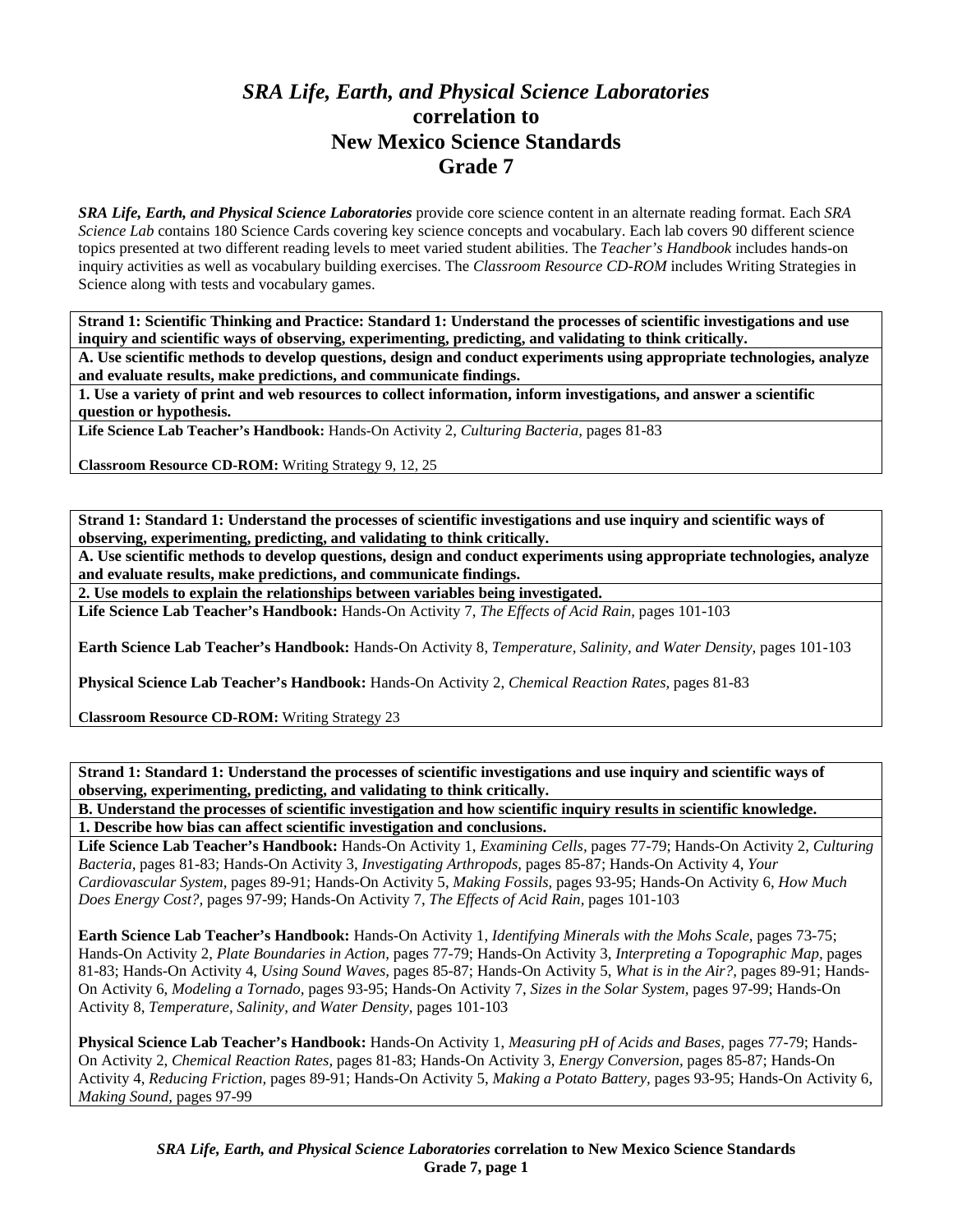**B. Understand the processes of scientific investigation and how scientific inquiry results in scientific knowledge. 2. Critique procedures used to investigate a hypothesis.** 

**Life Science Lab Teacher's Handbook:** Hands-On Activity 1, *Examining Cells,* pages 77-79; Hands-On Activity 2, *Culturing Bacteria,* pages 81-83; Hands-On Activity 3, *Investigating Arthropods,* pages 85-87; Hands-On Activity 4, *Your Cardiovascular System,* pages 89-91; Hands-On Activity 5, *Making Fossils,* pages 93-95; Hands-On Activity 6, *How Much Does Energy Cost?,* pages 97-99; Hands-On Activity 7, *The Effects of Acid Rain,* pages 101-103

**Earth Science Lab Teacher's Handbook:** Hands-On Activity 1, *Identifying Minerals with the Mohs Scale,* pages 73-75; Hands-On Activity 2, *Plate Boundaries in Action,* pages 77-79; Hands-On Activity 3, *Interpreting a Topographic Map,* pages 81-83; Hands-On Activity 4, *Using Sound Waves,* pages 85-87; Hands-On Activity 5, *What is in the Air?,* pages 89-91; Hands-On Activity 6, *Modeling a Tornado,* pages 93-95; Hands-On Activity 7, *Sizes in the Solar System,* pages 97-99; Hands-On Activity 8, *Temperature, Salinity, and Water Density,* pages 101-103

**Physical Science Lab Teacher's Handbook:** Hands-On Activity 1, *Measuring pH of Acids and Bases,* pages 77-79; Hands-On Activity 2, *Chemical Reaction Rates,* pages 81-83; Hands-On Activity 3, *Energy Conversion,* pages 85-87; Hands-On Activity 4, *Reducing Friction,* pages 89-91; Hands-On Activity 5, *Making a Potato Battery,* pages 93-95; Hands-On Activity 6, *Making Sound,* pages 97-99

**Classroom Resource CD-ROM:** Writing Strategy 8, 15

**Strand 1: Standard 1: Understand the processes of scientific investigations and use inquiry and scientific ways of observing, experimenting, predicting, and validating to think critically.** 

**B. Understand the processes of scientific investigation and how scientific inquiry results in scientific knowledge. 3. Analyze and evaluate scientific explanations.** 

**Life Science Lab Teacher's Handbook:** Hands-On Activity 1, *Examining Cells,* pages 77-79; Hands-On Activity 2, *Culturing Bacteria,* pages 81-83; Hands-On Activity 3, *Investigating Arthropods,* pages 85-87; Hands-On Activity 4, *Your Cardiovascular System,* pages 89-91; Hands-On Activity 5, *Making Fossils,* pages 93-95; Hands-On Activity 6, *How Much Does Energy Cost?,* pages 97-99; Hands-On Activity 7, *The Effects of Acid Rain,* pages 101-103

**Earth Science Lab Teacher's Handbook:** Hands-On Activity 1, *Identifying Minerals with the Mohs Scale,* pages 73-75; Hands-On Activity 2, *Plate Boundaries in Action,* pages 77-79; Hands-On Activity 3, *Interpreting a Topographic Map,* pages 81-83; Hands-On Activity 4, *Using Sound Waves,* pages 85-87; Hands-On Activity 5, *What is in the Air?,* pages 89-91; Hands-On Activity 6, *Modeling a Tornado,* pages 93-95; Hands-On Activity 7, *Sizes in the Solar System,* pages 97-99; Hands-On Activity 8, *Temperature, Salinity, and Water Density,* pages 101-103

**Physical Science Lab Teacher's Handbook:** Hands-On Activity 1, *Measuring pH of Acids and Bases,* pages 77-79; Hands-On Activity 2, *Chemical Reaction Rates,* pages 81-83; Hands-On Activity 3, *Energy Conversion,* pages 85-87; Hands-On Activity 4, *Reducing Friction,* pages 89-91; Hands-On Activity 5, *Making a Potato Battery,* pages 93-95; Hands-On Activity 6, *Making Sound,* pages 97-99

**Strand 1: Standard 1: Understand the processes of scientific investigations and use inquiry and scientific ways of observing, experimenting, predicting, and validating to think critically.** 

**C. Use mathematical ideas, tools, and techniques to understand scientific knowledge.** 

**1. Understand that the number of data (sample size) influences the reliability of a prediction.** 

**Life Science Lab Teacher's Handbook:** Hands-On Activity 1, *Examining Cells,* pages 77-79; Hands-On Activity 2, *Culturing Bacteria,* pages 81-83

**Earth Science Lab Teacher's Handbook:** Hands-On Activity 5, *What is in the Air?,* pages 89-91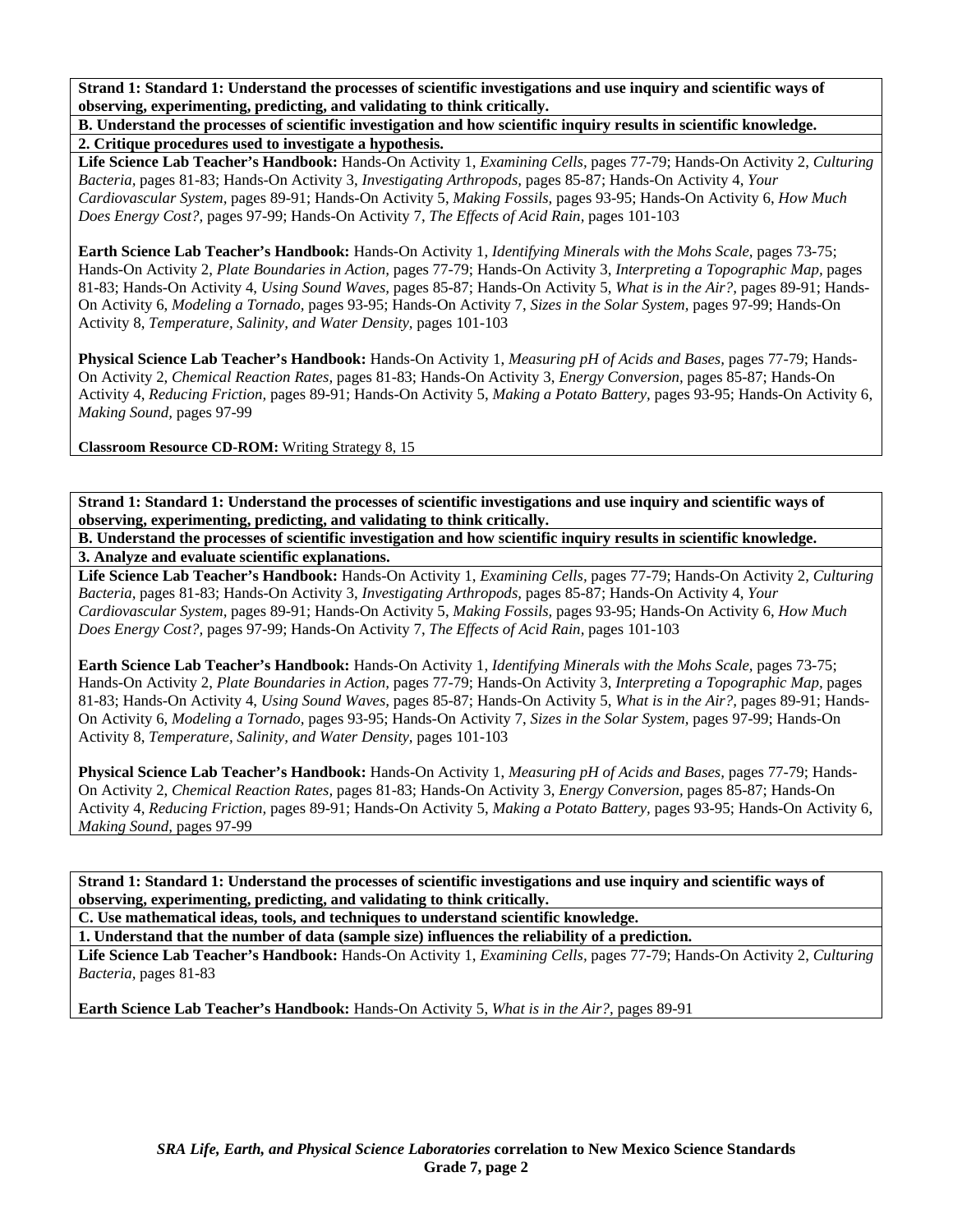**C. Use mathematical ideas, tools, and techniques to understand scientific knowledge.** 

**2. Use mathematical expressions to represent data and observations collected in scientific investigations.** 

**Life Science Lab Teacher's Handbook:** Hands-On Activity 2, *Culturing Bacteria,* pages 81-83; Hands-On Activity 4, *Your Cardiovascular System,* pages 89-91; Hands-On Activity 6, *How Much Does Energy Cost?,* pages 97-99

**Earth Science Lab Teacher's Handbook:** Hands-On Activity 3, *Interpreting a Topographic Map,* pages 81-83; Hands-On Activity 7, *Sizes in the Solar System,* pages 97-99; Hands-On Activity 8, *Temperature, Salinity, and Water Density,* pages 101- 103

**Physical Science Lab Teacher's Handbook:** Hands-On Activity 3, *Energy Conversion,* pages 85-87

**Strand 1: Standard 1: Understand the processes of scientific investigations and use inquiry and scientific ways of observing, experimenting, predicting, and validating to think critically.** 

**C. Use mathematical ideas, tools, and techniques to understand scientific knowledge.** 

**3. Select and use an appropriate method to examine a phenomena.** 

**Life Science Lab Teacher's Handbook:** Hands-On Activity 1, *Examining Cells,* pages 77-79; Hands-On Activity 2, *Culturing Bacteria,* pages 81-83; Hands-On Activity 3, *Investigating Arthropods,* pages 85-87; Hands-On Activity 4, *Your Cardiovascular System,* pages 89-91; Hands-On Activity 5, *Making Fossils,* pages 93-95; Hands-On Activity 6, *How Much Does Energy Cost?,* pages 97-99; Hands-On Activity 7, *The Effects of Acid Rain,* pages 101-103

**Earth Science Lab Teacher's Handbook:** Hands-On Activity 1, *Identifying Minerals with the Mohs Scale,* pages 73-75; Hands-On Activity 2, *Plate Boundaries in Action,* pages 77-79; Hands-On Activity 3, *Interpreting a Topographic Map,* pages 81-83; Hands-On Activity 4, *Using Sound Waves,* pages 85-87; Hands-On Activity 5, *What is in the Air?,* pages 89-91; Hands-On Activity 6, *Modeling a Tornado,* pages 93-95; Hands-On Activity 7, *Sizes in the Solar System,* pages 97-99; Hands-On Activity 8, *Temperature, Salinity, and Water Density,* pages 101-103

**Physical Science Lab Teacher's Handbook:** Hands-On Activity 1, *Measuring pH of Acids and Bases,* pages 77-79; Hands-On Activity 2, *Chemical Reaction Rates,* pages 81-83; Hands-On Activity 3, *Energy Conversion,* pages 85-87; Hands-On Activity 4, *Reducing Friction,* pages 89-91; Hands-On Activity 5, *Making a Potato Battery,* pages 93-95; Hands-On Activity 6, *Making Sound,* pages 97-99

**Classroom Resource CD-ROM:** Writing Strategy 15

**Content of Science: Standard 1: PHYSICAL SCIENCE: Understand the structure and properties of matter, the characteristics of energy, and the interactions between matter and energy.** 

**A. Know the forms and properties of matter and how matter interacts.** 

**1. Explain how matter is transferred from one organism to another and between organisms and their environment (e.g., consumption, the water cycle, the carbon cycle, the nitrogen cycle).** 

Life Science Lab, Level A: Cards 13, 46, 74, 76, 77, 78, 79

Life Science Lab, Level B: Cards 13, 46, 74, 76, 77, 78, 79

**Life Science Lab Teacher's Handbook:** Hands-On Activity 6, *How Much Does Energy Cost?,* pages 97-99

Earth Science Lab, Level A: Cards 23, 47 **Earth Science Lab, Level B: Cards 23, 47**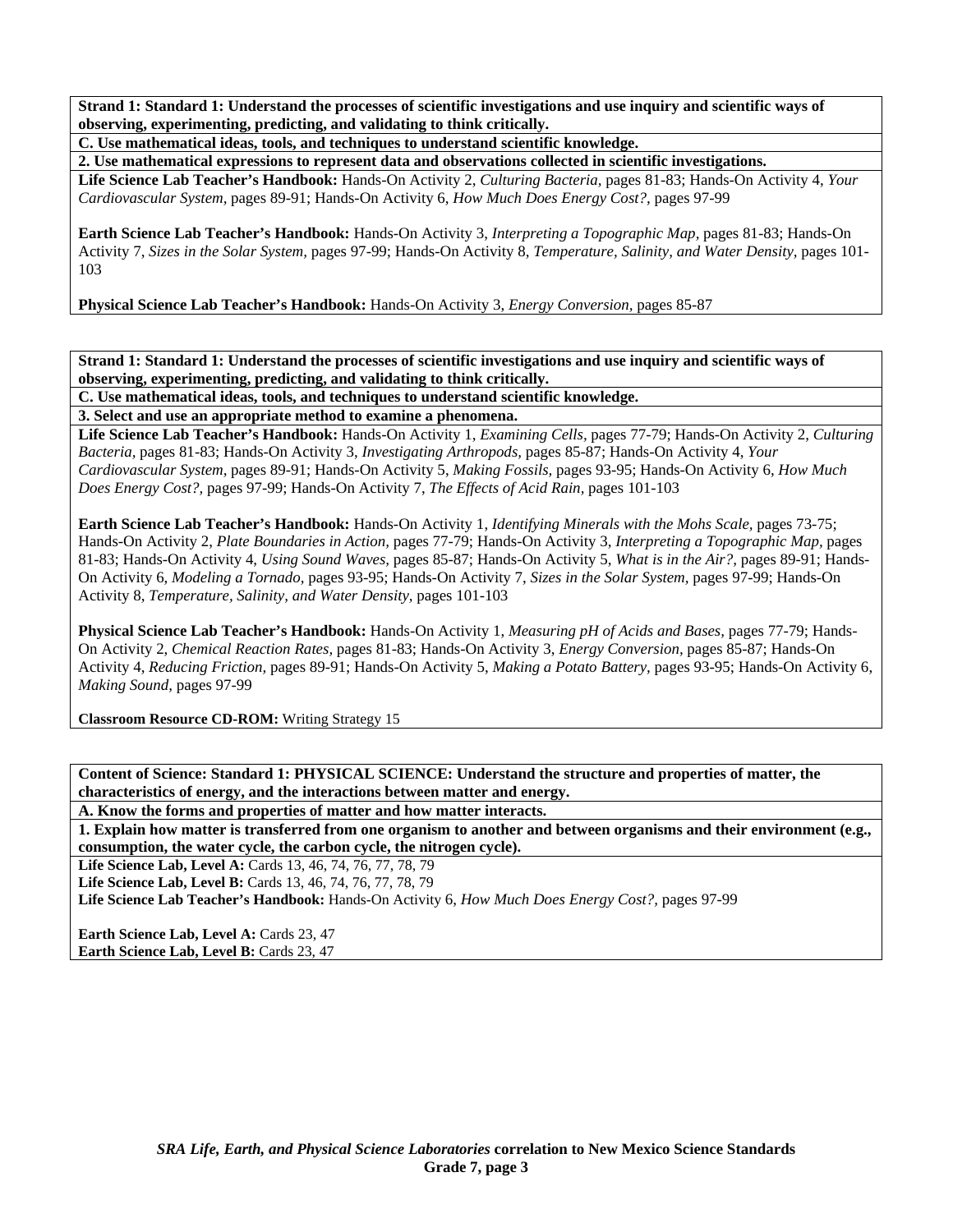**A. Know the forms and properties of matter and how matter interacts.** 

**2. Know that properties may change (e.g., matter in the food web).** 

Life Science Lab, Level A: Cards 76, 77

Life Science Lab, Level B: Cards 76, 77

**Earth Science Lab, Level A: Cards 6, 7, 8, 9, 31, 86, 87 Earth Science Lab, Level B:** Cards 6, 7, 8, 9, 31, 86, 87

**Physical Science Lab, Level A: Cards 6, 7, 8, 9, 11, 27, 28, 29, 30 Physical Science Lab, Level B:** Cards 6, 7, 8, 9, 11, 27, 28, 29, 30

**Content of Science: Standard 1: PHYSICAL SCIENCE: Understand the structure and properties of matter, the characteristics of energy, and the interactions between matter and energy.** 

**A. Know the forms and properties of matter and how matter interacts.** 

**3. Identify characteristics of radioactivity, including: decay in time of some elements to others, release of energy, damage to cells.** 

Earth Science Lab, Level A: Cards 31, 33, 34

Earth Science Lab, Level B: Cards 31, 33, 34

**Content of Science: Standard 1: PHYSICAL SCIENCE: Understand the structure and properties of matter, the characteristics of energy, and the interactions between matter and energy.** 

**A. Know the forms and properties of matter and how matter interacts.** 

**4. Describe how substances react chemically in characteristic ways to form new substances (compounds) with different properties (e.g., carbon and oxygen to form carbon dioxide in respiration).** 

**Physical Science Lab, Level A: Cards 9, 11, 27, 28, 29, 30** 

**Physical Science Lab, Level B:** Cards 9, 11, 27, 28, 29, 30

**Physical Science Lab Teacher's Handbook:** Hands-On Activity 2, *Chemical Reaction Rates,* pages 81-83

**Content of Science: Standard 1: PHYSICAL SCIENCE: Understand the structure and properties of matter, the characteristics of energy, and the interactions between matter and energy.** 

**A. Know the forms and properties of matter and how matter interacts.** 

**5. Know that chemical reactions are essential to life processes.** 

Life Science Lab, Level A: Cards 1, 9, 17, 46, 50, 54, 76, 77, 78, 79 Life Science Lab, Level B: Cards 1, 9, 17, 46, 50, 54, 76, 77, 78, 79

**Content of Science: Standard 1: PHYSICAL SCIENCE: Understand the structure and properties of matter, the characteristics of energy, and the interactions between matter and energy.** 

**B. Explain the physical processes involved in the transfer, change, and conservation of energy.** 

**1. Know how various forms of energy are transformed through organisms and ecosystems, including: sunlight and photosynthesis, energy transformations in living systems (e.g., cellular processes changing chemical energy to heat and motion), effect of mankind's use of energy and other activities on living systems (e.g., global warming, water quality).** 

Life Science Lab, Level A: Cards 1, 9, 16, 17, 34, 46, 50, 74, 76, 77, 87, 88, 89, 90

Life Science Lab, Level B: Cards 1, 9, 16, 17, 34, 46, 50, 74, 76, 77, 87, 88, 89, 90

**Life Science Lab Teacher's Handbook:** Hands-On Activity 6, *How Much Does Energy Cost?,* pages 97-99; Hands-On Activity 7, *The Effects of Acid Rain,* pages 101-103

**Earth Science Lab, Level A:** Cards 37, 42, 59, 60, 61, 86 **Earth Science Lab, Level B:** Cards 37, 42, 59, 60, 61, 86 **Earth Science Lab Teacher's Handbook:** Hands-On Activity 5, *What is in the Air?,* pages 89-91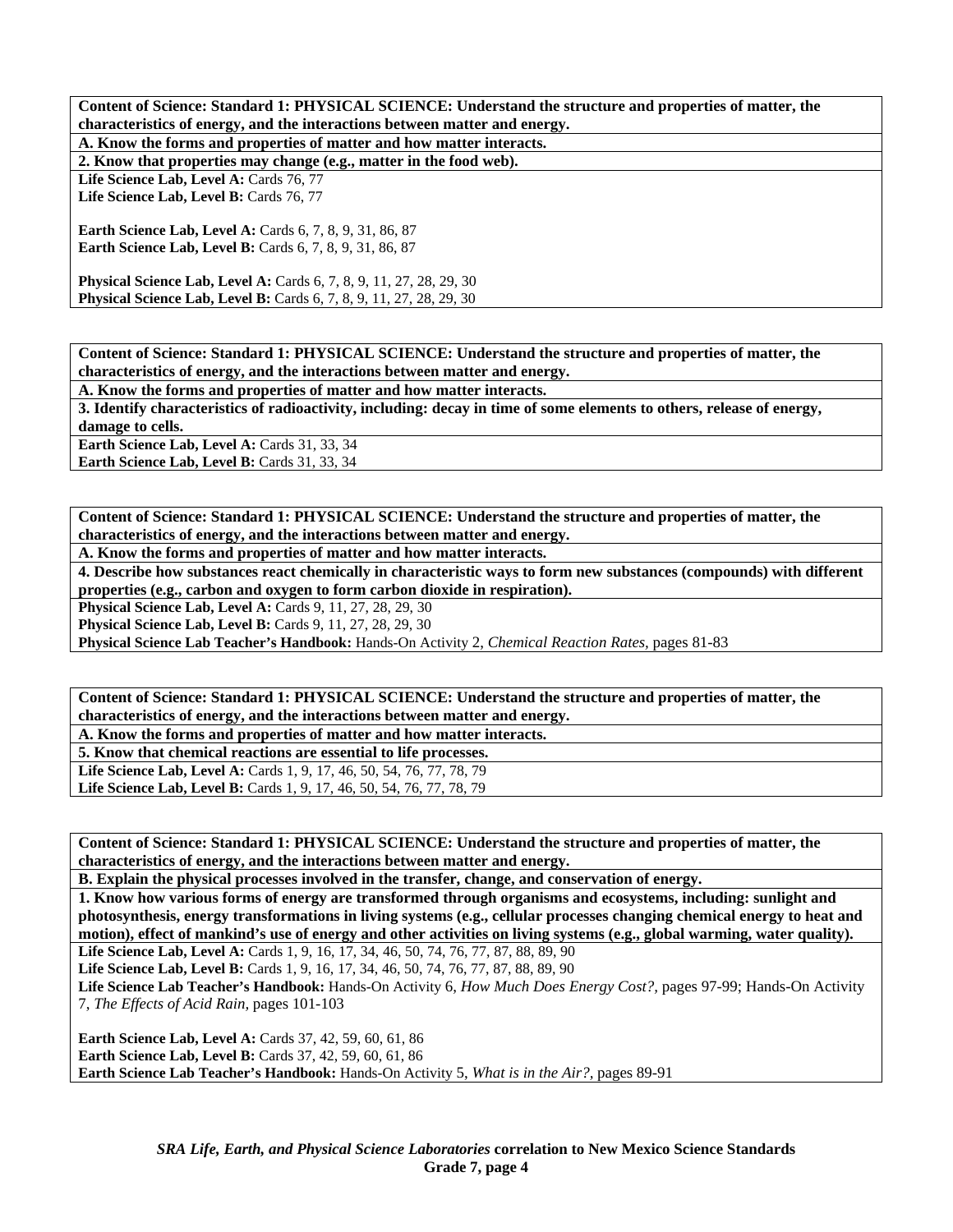**C. Describe and explain forces that produce motion in objects.** 

**1. Know that forces can cause motion in living systems, including: the principle of the lever and how it gives mechanical advantage to a muscular/skeletal system to life objects, forces in specific systems in the human body (e.g., how the heart generates blood pressure, how muscles contract and expand to produce motion).** 

Life Science Lab, Level A: Cards 47, 50, 51, 53, 54, 55

Life Science Lab, Level B: Cards 47, 50, 51, 53, 54, 55

**Life Science Lab Teacher's Handbook:** Hands-On Activity 4, *Your Cardiovascular System,* pages 89-91

**Content of Science: Standard 2: LIFE SCIENCE: Understand the properties, structures, and processes of living things and the interdependence of living things and their environments.** 

**A. Explain the diverse structures and functions of living things and the complex relationships between living things and their environments.** 

**Populations and Ecosystems: 1. Identify the living and nonliving parts of an ecosystem and describe the relationships among these components.** 

**Life Science Lab, Level A:** Cards 70, 71, 72, 73, 74, 75, 76, 77

**Life Science Lab, Level B:** Cards 70, 71, 72, 73, 74, 75, 76, 77

**Content of Science: Standard 2: LIFE SCIENCE: Understand the properties, structures, and processes of living things and the interdependence of living things and their environments.** 

**A. Explain the diverse structures and functions of living things and the complex relationships between living things and their environments.** 

**Populations and Ecosystems: 2. Explain biomes (i.e., aquatic, desert, rainforest, grasslands, tundra) and describe the New Mexico biome.** 

Life Science Lab, Level A: Cards 81, 82 Life Science Lab, Level B: Cards 81, 82

**Earth Science Lab, Level A: Card 89 Earth Science Lab, Level B: Card 89** 

**Content of Science: Standard 2: LIFE SCIENCE: Understand the properties, structures, and processes of living things and the interdependence of living things and their environments.** 

**A. Explain the diverse structures and functions of living things and the complex relationships between living things and their environments.** 

**Populations and Ecosystems: 3. Explain how individuals of species that exist together interact with their environment to create an ecosystem (e.g., populations, communities, niches, habitats, food webs).** 

**Life Science Lab, Level A:** Cards 71, 72, 73, 74, 75, 76, 77

**Life Science Lab, Level B:** Cards 71, 72, 73, 74, 75, 76, 77

**Life Science Lab Teacher's Handbook:** Hands-On Activity 6, *How Much Does Energy Cost?,* pages 97-99

**Content of Science: Standard 2: LIFE SCIENCE: Understand the properties, structures, and processes of living things and the interdependence of living things and their environments.** 

**A. Explain the diverse structures and functions of living things and the complex relationships between living things and their environments.** 

**Populations and Ecosystems: 4. Explain the conditions and resources needed to sustain life in specific ecosystems.**  Life Science Lab, Level A: Cards 70, 71, 81, 82

Life Science Lab, Level B: Cards 70, 71, 81, 82

**Earth Science Lab, Level A:** Card 89 **Earth Science Lab, Level B:** Card 89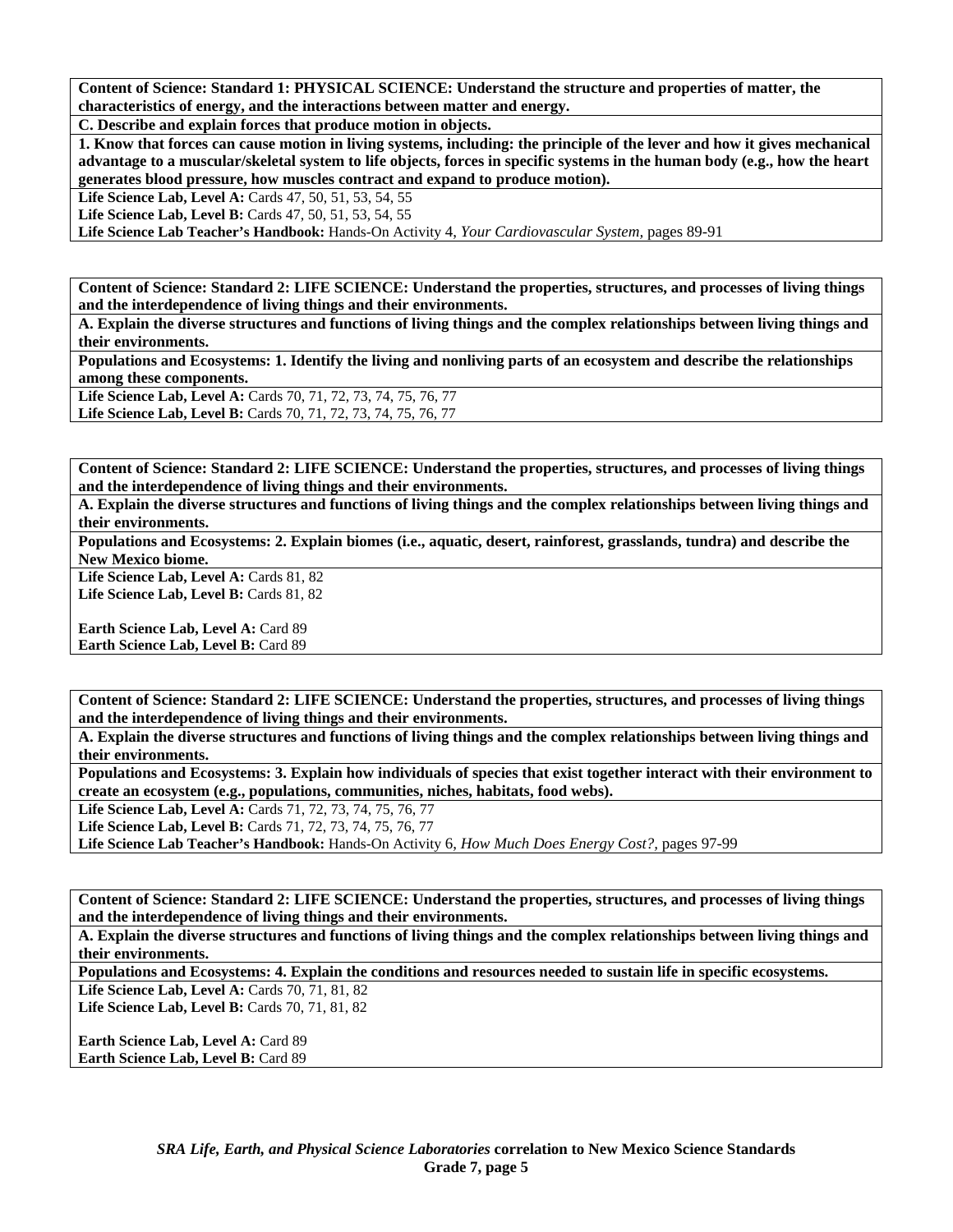**A. Explain the diverse structures and functions of living things and the complex relationships between living things and their environments.** 

**Populations and Ecosystems: 5. Describe how the availability of resources and physical factors limit growth (e.g., quality of light and water, range of temperature, composition of soil) and how the water, carbon, and nitrogen cycles contribute to the availability of those resources to support living systems.** 

Life Science Lab, Level A: Cards 72, 78, 79 Life Science Lab, Level B: Cards 72, 78, 79

**Earth Science Lab, Level A: Card 47** 

**Earth Science Lab, Level B: Card 47** 

**Content of Science: Standard 2: LIFE SCIENCE: Understand the properties, structures, and processes of living things and the interdependence of living things and their environments.** 

**A. Explain the diverse structures and functions of living things and the complex relationships between living things and their environments.** 

**Biodiversity: 1. Understand how diverse species fill all niches in an ecosystem.** 

Life Science Lab, Level A: Cards 71, 73, 74, 75

Life Science Lab, Level B: Cards 71, 73, 74, 75

**Content of Science: Standard 2: LIFE SCIENCE: Understand the properties, structures, and processes of living things and the interdependence of living things and their environments.** 

**A. Explain the diverse structures and functions of living things and the complex relationships between living things and their environments.** 

**Biodiversity: 2. Know how to classify organisms: domain, kingdom, phylum, class, order, family, genus, species.**  Life Science Lab, Level A: Cards 2, 3

Life Science Lab, Level B: Cards 2, 3

**Content of Science: Standard 2: LIFE SCIENCE: Understand the properties, structures, and processes of living things and the interdependence of living things and their environments.** 

**B. Understand how traits are passed from one generation to the next and how species evolve.** 

**Reproduction: 1. Know that reproduction is a characteristic of all living things and is essential to the continuation of a species.** 

Life Science Lab, Level A: Cards 1, 60, 61 **Life Science Lab, Level B: Cards 1, 60, 61** 

**Content of Science: Standard 2: LIFE SCIENCE: Understand the properties, structures, and processes of living things and the interdependence of living things and their environments.** 

**B. Understand how traits are passed from one generation to the next and how species evolve.** 

**Reproduction: 2. Identify the differences between sexual and asexual reproduction.** 

Life Science Lab, Level A: Cards 60, 61

Life Science Lab, Level B: Cards 60, 61

**Content of Science: Standard 2: LIFE SCIENCE: Understand the properties, structures, and processes of living things and the interdependence of living things and their environments.** 

**B. Understand how traits are passed from one generation to the next and how species evolve.** 

**Reproduction: 3. Know that, in sexual reproduction, an egg and sperm unit to begin the development of a new individual.** 

Life Science Lab, Level A: Cards 58, 61 Life Science Lab, Level B: Cards 58, 61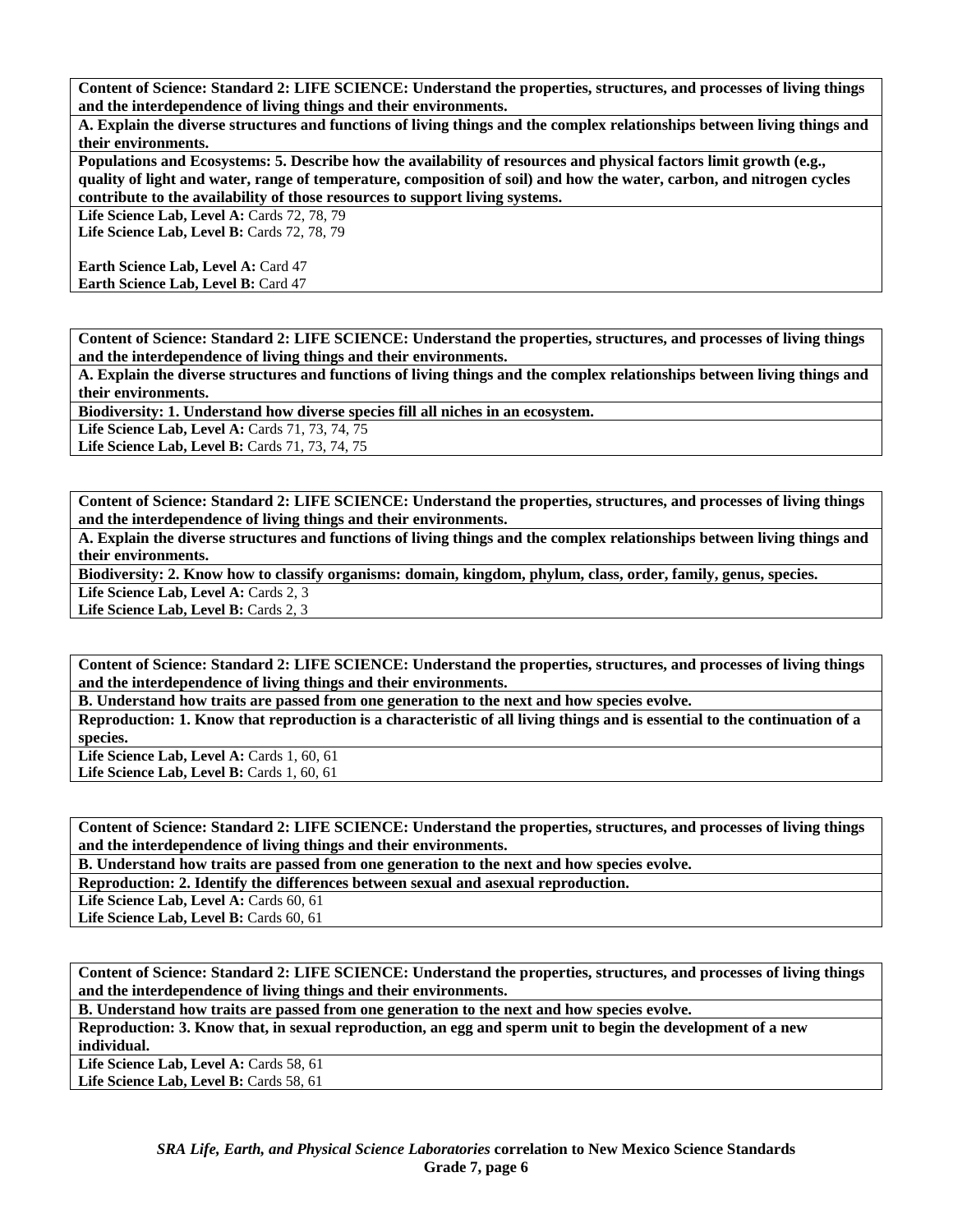**B. Understand how traits are passed from one generation to the next and how species evolve.** 

**Reproduction: 4. Know that organisms that sexually reproduce fertile offspring are member of the same species.**  Life Science Lab, Level A: Card 61

Life Science Lab, Level B: Card 61

**Content of Science: Standard 2: LIFE SCIENCE: Understand the properties, structures, and processes of living things and the interdependence of living things and their environments.** 

**B. Understand how traits are passed from one generation to the next and how species evolve.** 

**Heredity: 1. Understand that some characteristics are passed from parent to offspring as inherited traits and others are acquired from interaction with the environment.** 

Life Science Lab, Level A: Cards 23, 24, 41, 43, 65 Life Science Lab, Level B: Cards 23, 24, 41, 43, 65

**Content of Science: Standard 2: LIFE SCIENCE: Understand the properties, structures, and processes of living things and the interdependence of living things and their environments.** 

**B. Understand how traits are passed from one generation to the next and how species evolve.** 

**Heredity: 2. Know that hereditary information is contained in genes that are located in chromosomes, including: determination of traits by genes, traits determined by one or more genes, more than one traits sometimes influenced by a single gene.** 

**Life Science Lab, Level A:** Cards 10, 61, 62, 63, 64 Life Science Lab, Level B: Cards 10, 61, 62, 63, 64

**Content of Science: Standard 2: LIFE SCIENCE: Understand the properties, structures, and processes of living things and the interdependence of living things and their environments.** 

**B. Understand how traits are passed from one generation to the next and how species evolve.** 

**Biological Evolution: 1. Describe how typical traits may change from generation to generation due to environmental influences (e.g., color of skin, shape of eyes, camouflage, shape of beak),** 

Life Science Lab, Level A: Cards 64, 65, 66

Life Science Lab, Level B: Cards 64, 65, 66

**Content of Science: Standard 2: LIFE SCIENCE: Understand the properties, structures, and processes of living things and the interdependence of living things and their environments.** 

**B. Understand how traits are passed from one generation to the next and how species evolve.** 

**Biological Evolution: 2. Explain that diversity within a species is developed by gradual changes over many generations.**  Life Science Lab, Level A: Cards 65, 66

Life Science Lab, Level B: Cards 65, 66

**Content of Science: Standard 2: LIFE SCIENCE: Understand the properties, structures, and processes of living things and the interdependence of living things and their environments.** 

**B. Understand how traits are passed from one generation to the next and how species evolve.** 

**Biological Evolution: 3. Know that organisms can acquire unique characteristics through naturally occurring genetic variations.** 

Life Science Lab, Level A: Cards 64, 65, 66 Life Science Lab, Level B: Cards 64, 65, 66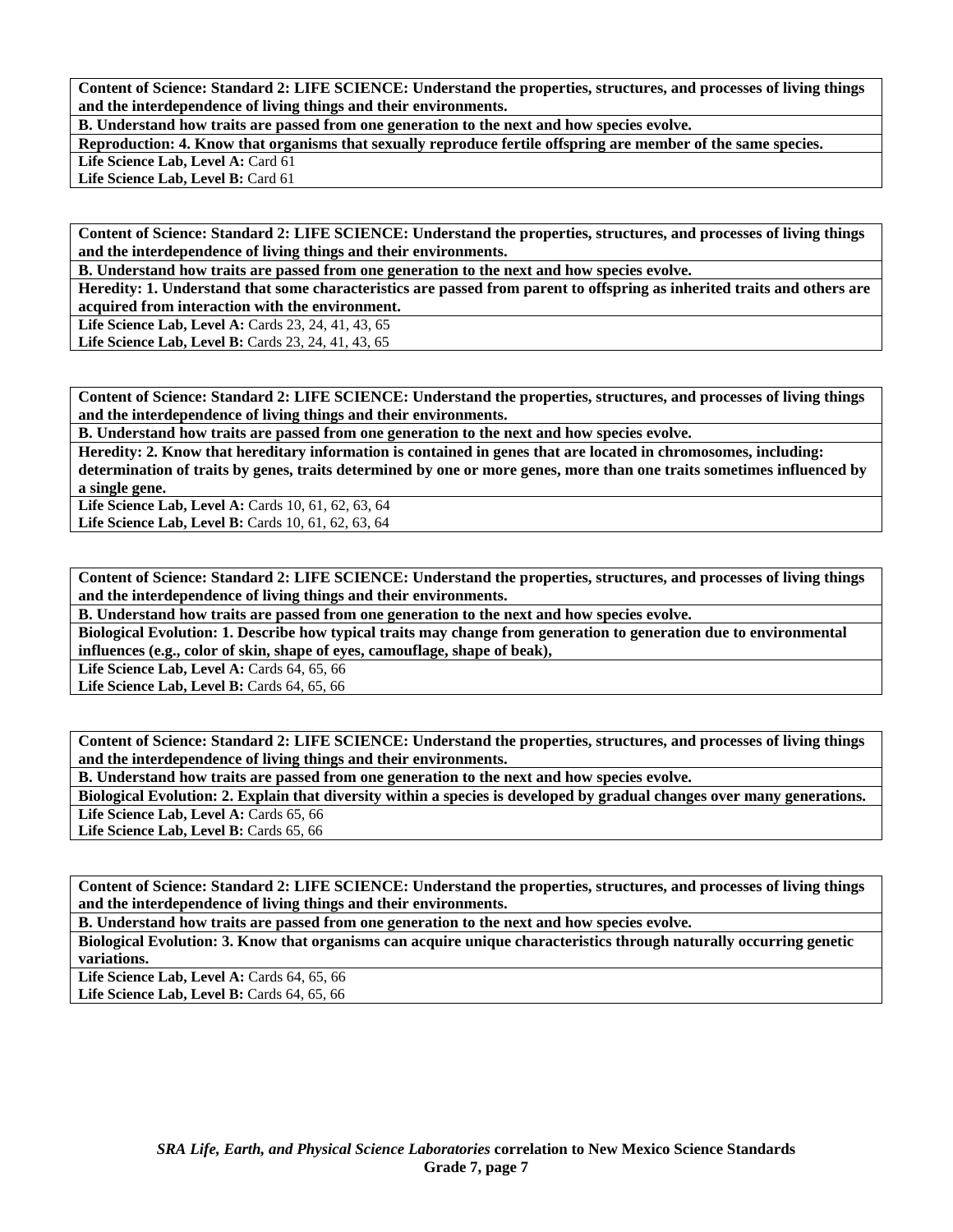**B. Understand how traits are passed from one generation to the next and how species evolve.** 

**Biological Evolution: 4. Identify adaptations that favor the survival of organisms in their environments (e.g., camouflage, shape of beak).** 

**Life Science Lab, Level A: Cards 23, 41, 65** 

Life Science Lab, Level B: Cards 23, 41, 65

**Content of Science: Standard 2: LIFE SCIENCE: Understand the properties, structures, and processes of living things and the interdependence of living things and their environments.** 

**B. Understand how traits are passed from one generation to the next and how species evolve.** 

**Biological Evolution: 5. Understand the process of natural selection.** 

Life Science Lab, Level A: Card 65

Life Science Lab, Level B: Card 65

**Content of Science: Standard 2: LIFE SCIENCE: Understand the properties, structures, and processes of living things and the interdependence of living things and their environments.** 

**B. Understand how traits are passed from one generation to the next and how species evolve.** 

**Biological Evolution: 6. Explain how species adapt to changes in the environment or become extinct and that extinction of species is common in the history of living things.** 

Life Science Lab, Level A: Card 67 Life Science Lab, Level B: Card 67

Earth Science Lab, Level A: Cards 34, 61 Earth Science Lab, Level B: Cards 34, 61

**Content of Science: Standard 2: LIFE SCIENCE: Understand the properties, structures, and processes of living things and the interdependence of living things and their environments.** 

**B. Understand how traits are passed from one generation to the next and how species evolve.** 

**Biological Evolution: 7. Know that the fossil record documents the appearance, diversification, and extinction of many life forms.** 

Life Science Lab, Level A: Card 67

Life Science Lab, Level B: Card 67

**Life Science Lab Teacher's Handbook:** Hands-On Activity 5, *Making Fossils,* pages 93-95

**Earth Science Lab, Level A: Cards 32, 33, 34** Earth Science Lab, Level B: Cards 32, 33, 34

**Content of Science: Standard 2: LIFE SCIENCE: Understand the properties, structures, and processes of living things and the interdependence of living things and their environments.** 

**C. Understand the structure of organisms and the function of cells in living systems.** 

**Structure of Organisms: 1. Understand that organisms are composed of cells and identify unicellular and multicellular organisms.** 

Life Science Lab, Level A: Cards 1, 5, 6, 7, 8, 9, 10

**Life Science Lab, Level B:** Cards 1, 5, 6, 7, 8, 9, 10

**Life Science Lab Teacher's Handbook:** Hands-On Activity 1, *Examining Cells,* pages 77-79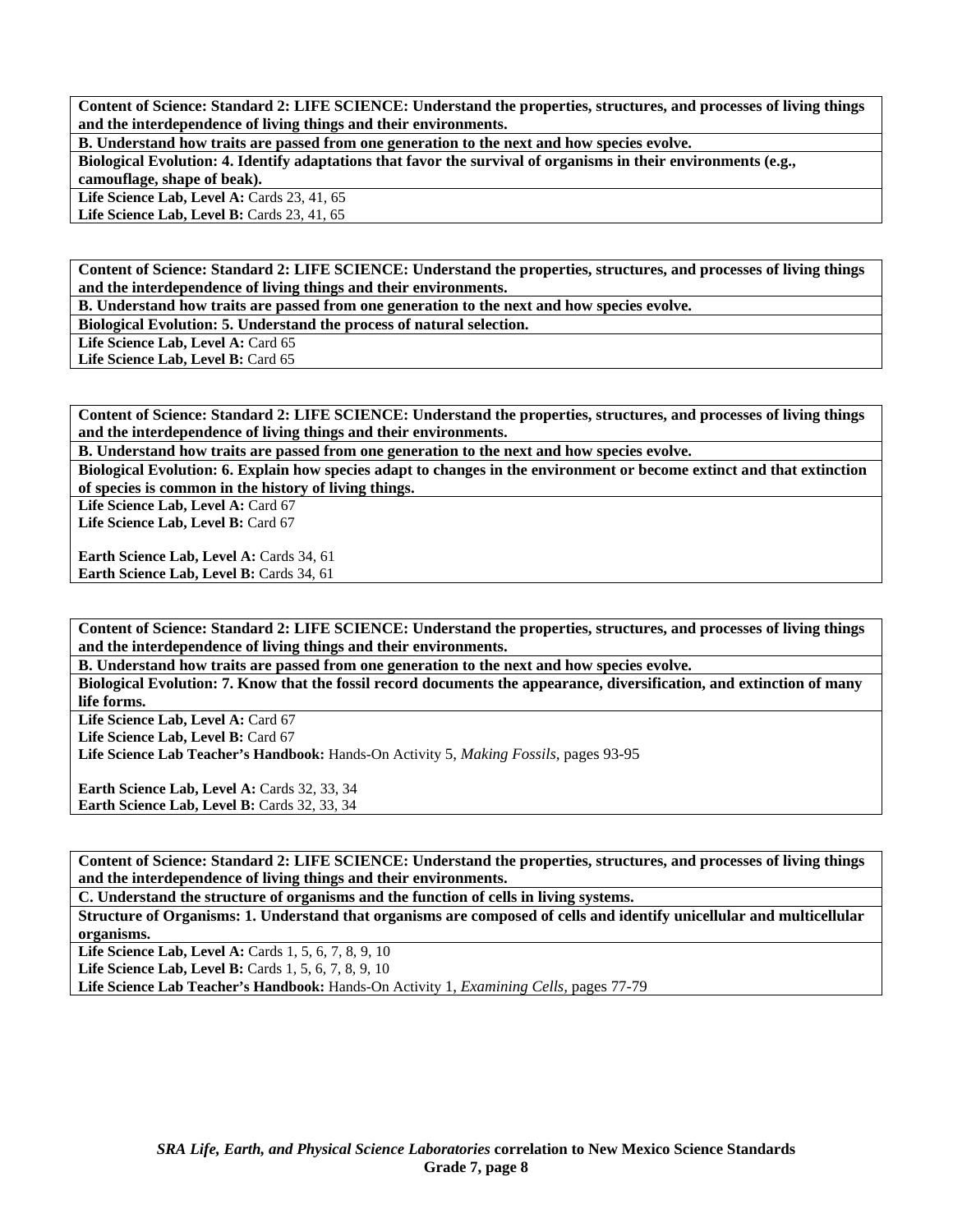**C. Understand the structure of organisms and the function of cells in living systems.** 

**Structure of Organisms: 2. Explain how organs are composed of tissues of different types of cells (e.g., skin, bone, muscle, heart, intestines).** 

Life Science Lab, Level A: Card 44 Life Science Lab, Level B: Card 44

**Content of Science: Standard 2: LIFE SCIENCE: Understand the properties, structures, and processes of living things and the interdependence of living things and their environments.** 

**C. Understand the structure of organisms and the function of cells in living systems.** 

**Function of Cells: 1. Understand that many basic functions of organisms are carried out in cells, including growth and division to produce more cells (mitosis), and specialized functions of cells (e.g., reproduction, nerve-signal transmission, digestion, excretion, movement, transport of oxygen).** 

**Life Science Lab, Level A: Cards 5, 6, 7, 8, 9, 10** 

**Life Science Lab, Level B:** Cards 5, 6, 7, 8, 9, 10

**Life Science Lab Teacher's Handbook:** Hands-On Activity 1, *Examining Cells,* pages 77-79

**Content of Science: Standard 2: LIFE SCIENCE: Understand the properties, structures, and processes of living things and the interdependence of living things and their environments.** 

**C. Understand the structure of organisms and the function of cells in living systems.** 

**Function of Cells: 2. Compare the structure and processes of plant cells and animal cells.** 

Life Science Lab, Level A: Cards 6, 7

Life Science Lab, Level B: Cards 6, 7

**Life Science Lab Teacher's Handbook:** Hands-On Activity 1, *Examining Cells,* pages 77-79

**Content of Science: Standard 2: LIFE SCIENCE: Understand the properties, structures, and processes of living things and the interdependence of living things and their environments.** 

**C. Understand the structure of organisms and the function of cells in living systems.** 

**Function of Cells: 3. Describe how some cells respond to stimuli (e.g., light, heat, pressure, gravity).** 

Life Science Lab, Level A: Cards 8, 9, 10

Life Science Lab, Level B: Cards 8, 9, 10

**Content of Science: Standard 2: LIFE SCIENCE: Understand the properties, structures, and processes of living things and the interdependence of living things and their environments.** 

**C. Understand the structure of organisms and the function of cells in living systems.** 

**Function of Cells: 4. Describe how factors (radiation, UV light, drugs) can damage cellular structure or function.** 

Life Science Lab, Level A: Card 45

Life Science Lab, Level B: Card 45

**Content of Science: Standard 3: EARTH and SPACE SCIENCE: Understand the structure of Earth, the solar system, and the universe, the interconnections among them, and the processes and interactions of Earth's systems.** 

**A. Describe how the concepts of energy, matter, and force can be used to explain the observed behavior of the solar system, the universe, and their structures.** 

**1. Explain why Earth is unique in our solar system in its ability to support life.** 

**Earth Science Lab, Level A: Cards 68, 69, 70, 71** 

**Earth Science Lab, Level B: Cards 68, 69, 70, 71**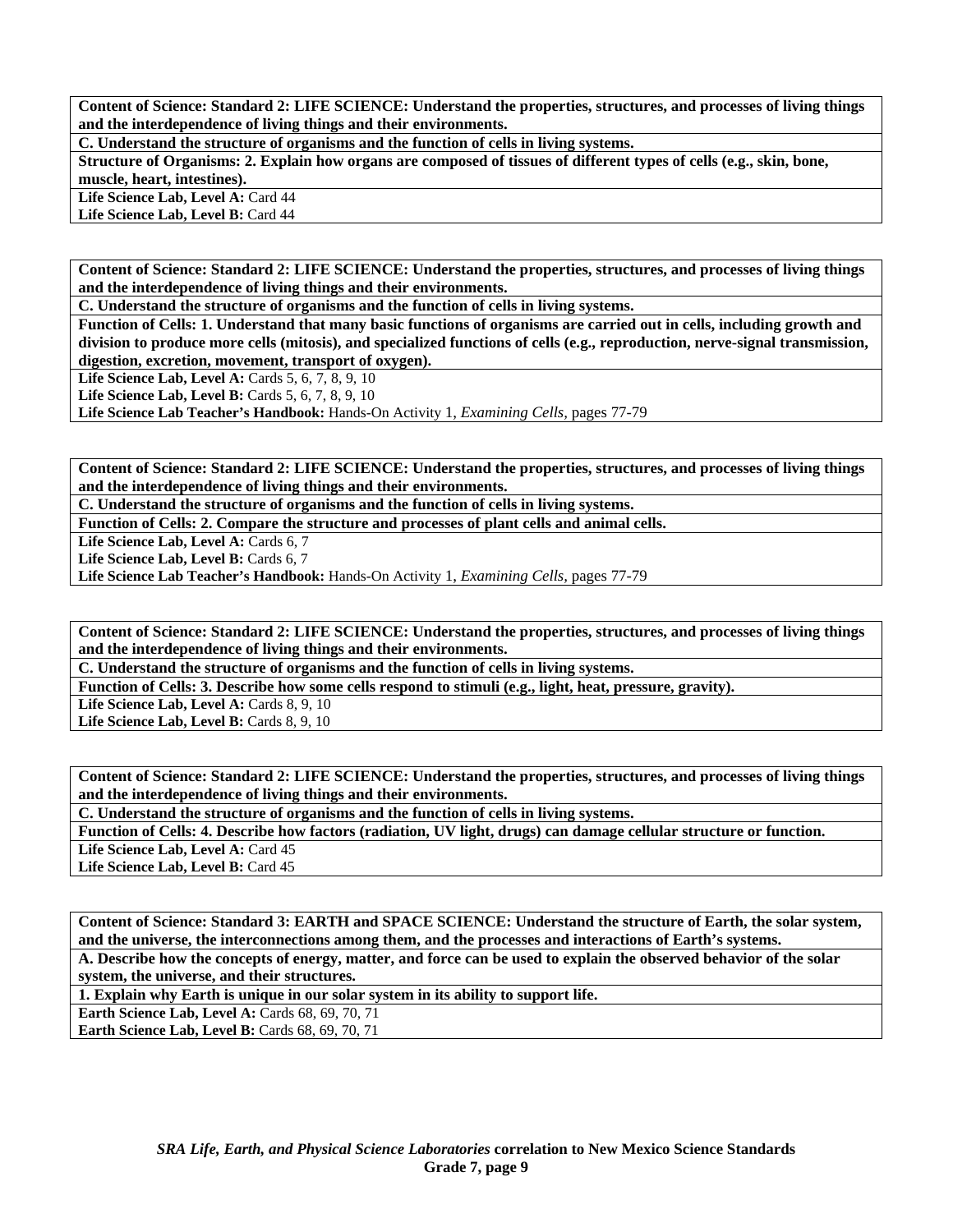**Content of Science: Standard 3: EARTH and SPACE SCIENCE: Understand the structure of Earth, the solar system, and the universe, the interconnections among them, and the processes and interactions of Earth's systems. A. Describe how the concepts of energy, matter, and force can be used to explain the observed behavior of the solar system, the universe, and their structures.** 

**2. Explain how energy from the sun supports life on Earth.** 

**Life Science Lab, Level A: Cards 16, 17, 76** Life Science Lab, Level B: Cards 16, 17, 76

Earth Science Lab, Level A: Cards 38, 47, 58 Earth Science Lab, Level B: Cards 38, 47, 58

**Content of Science: Standard 3: EARTH and SPACE SCIENCE: Understand the structure of Earth, the solar system, and the universe, the interconnections among them, and the processes and interactions of Earth's systems.** 

**B. Describe the structure of Earth and its atmosphere and explain how energy, matter, and forces shape Earth's systems.** 

**1. Understand how the remains of living things give us information about the history of Earth, including: layers of sedimentary rock, the fossil record, and radioactive dating showing that life has been present on Earth from ore than 3.5 billion years.** 

Life Science Lab, Level A: Card 67 Life Science Lab, Level B: Card 67

**Earth Science Lab, Level A:** Cards 7, 30, 31, 32, 33, 34 **Earth Science Lab, Level B:** Cards 7, 30, 31, 32, 33, 34

**Content of Science: Standard 3: EARTH and SPACE SCIENCE: Understand the structure of Earth, the solar system, and the universe, the interconnections among them, and the processes and interactions of Earth's systems. B. Describe the structure of Earth and its atmosphere and explain how energy, matter, and forces shape Earth's systems.** 

**2. Understand how living organisms have played many roles in changes of Earth's systems through time (e.g., atmospheric composition, creation of soil, impact on Earth's surface).** 

**Life Science Lab, Level A: Cards 13, 76, 78** Life Science Lab, Level B: Cards 13, 76, 78

**Earth Science Lab, Level A: Cards 23, 29 Earth Science Lab, Level B: Cards 23, 29** 

**Content of Science: Standard 3: EARTH and SPACE SCIENCE: Understand the structure of Earth, the solar system, and the universe, the interconnections among them, and the processes and interactions of Earth's systems.** 

**B. Describe the structure of Earth and its atmosphere and explain how energy, matter, and forces shape Earth's systems.** 

**3. Know that changes to ecosystems sometimes decrease the capacity of the environment to support some life forms and are difficult and/or costly to remediate.** 

Life Science Lab, Level A: Cards 84, 86, 87, 88, 89, 90

Life Science Lab, Level B: Cards 84, 86, 87, 88, 89, 90

**Life Science Lab Teacher's Handbook:** Hands-On Activity 7, *The Effects of Acid Rain,* pages 101-103

**Earth Science Lab, Level A: Cards 37, 42, 59, 60, 61, 86 Earth Science Lab, Level B:** Cards 37, 42, 59, 60, 61, 86 **Earth Science Lab Teacher's Handbook:** Hands-On Activity 5, *What is in the Air?,* pages 89-91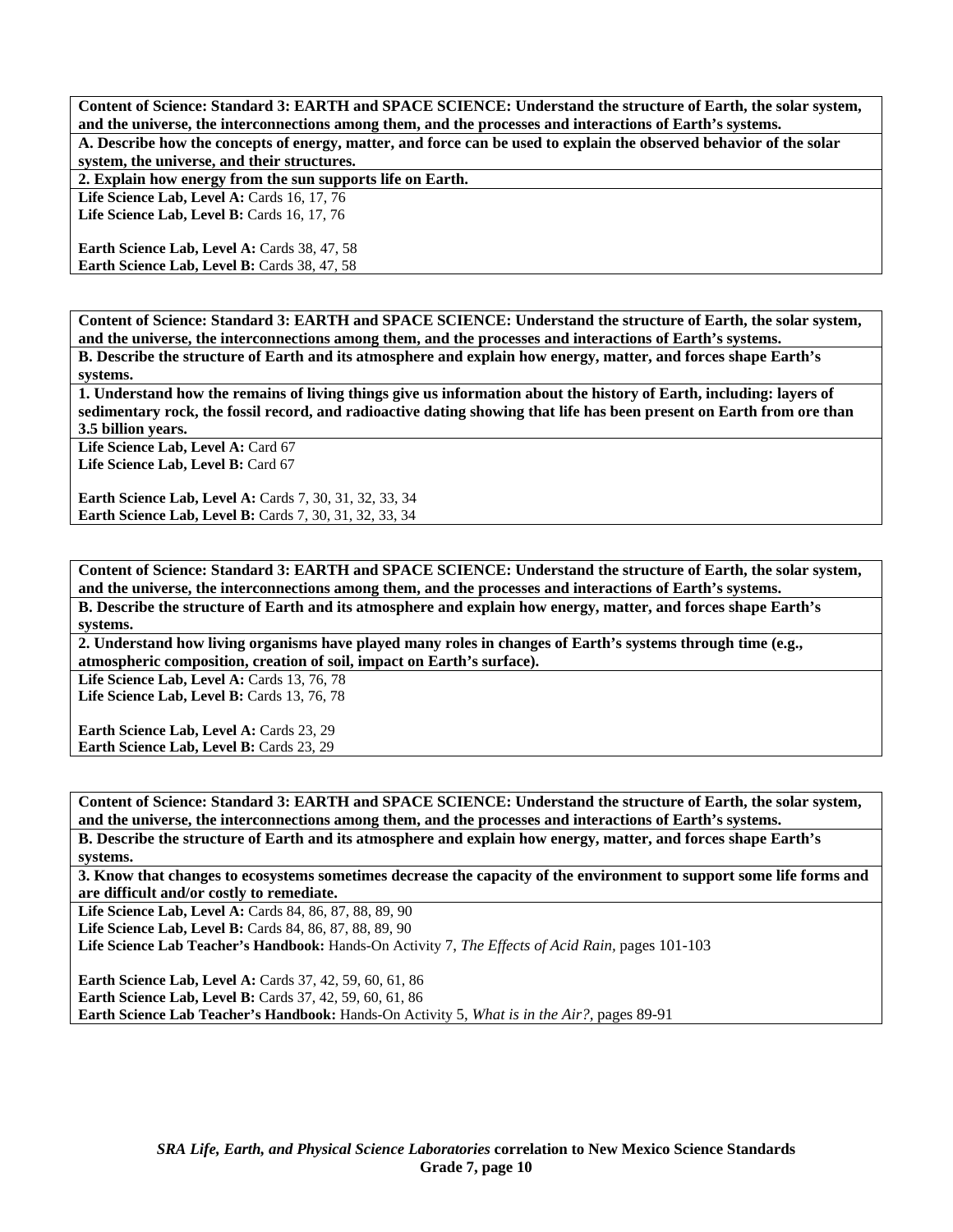**Science and Society: Understand how scientific discoveries, inventions, practices, and knowledge influence, and are influenced by individuals and societies.** 

**A. Explain how scientific discoveries and inventions have changed individuals and societies.** 

**1. Analyze the contributions of science to health as they relate to personal decisions about smoking, drugs, alcohol, and sexual activity.** 

Life Science Lab, Level A: Cards 45, 49 Life Science Lab, Level B: Cards 45, 49

**Science and Society: Understand how scientific discoveries, inventions, practices, and knowledge influence, and are influenced by individuals and societies.** 

**A. Explain how scientific discoveries and inventions have changed individuals and societies.** 

**2. Analyze how technologies have been responsible for advances in medicines (e.g., vaccines, antibodies, microscopes, DNA technologies).** 

**Life Science Lab, Level A:** Cards 5, 48, 49, 57, 59, 64, 69 Life Science Lab, Level B: Cards 5, 48, 49, 57, 59, 64, 69

**Science and Society: Understand how scientific discoveries, inventions, practices, and knowledge influence, and are influenced by individuals and societies.** 

**A. Explain how scientific discoveries and inventions have changed individuals and societies.** 

**3. Describe how scientific information can help individuals and communities respond to health emergencies (e.g., CPR, epidemics, HIV, bio-terrorism).** 

**Life Science Lab, Level A:** Cards 46, 47, 48, 49, 55, 57

**Life Science Lab, Level B:** Cards 46, 47, 48, 49, 55, 57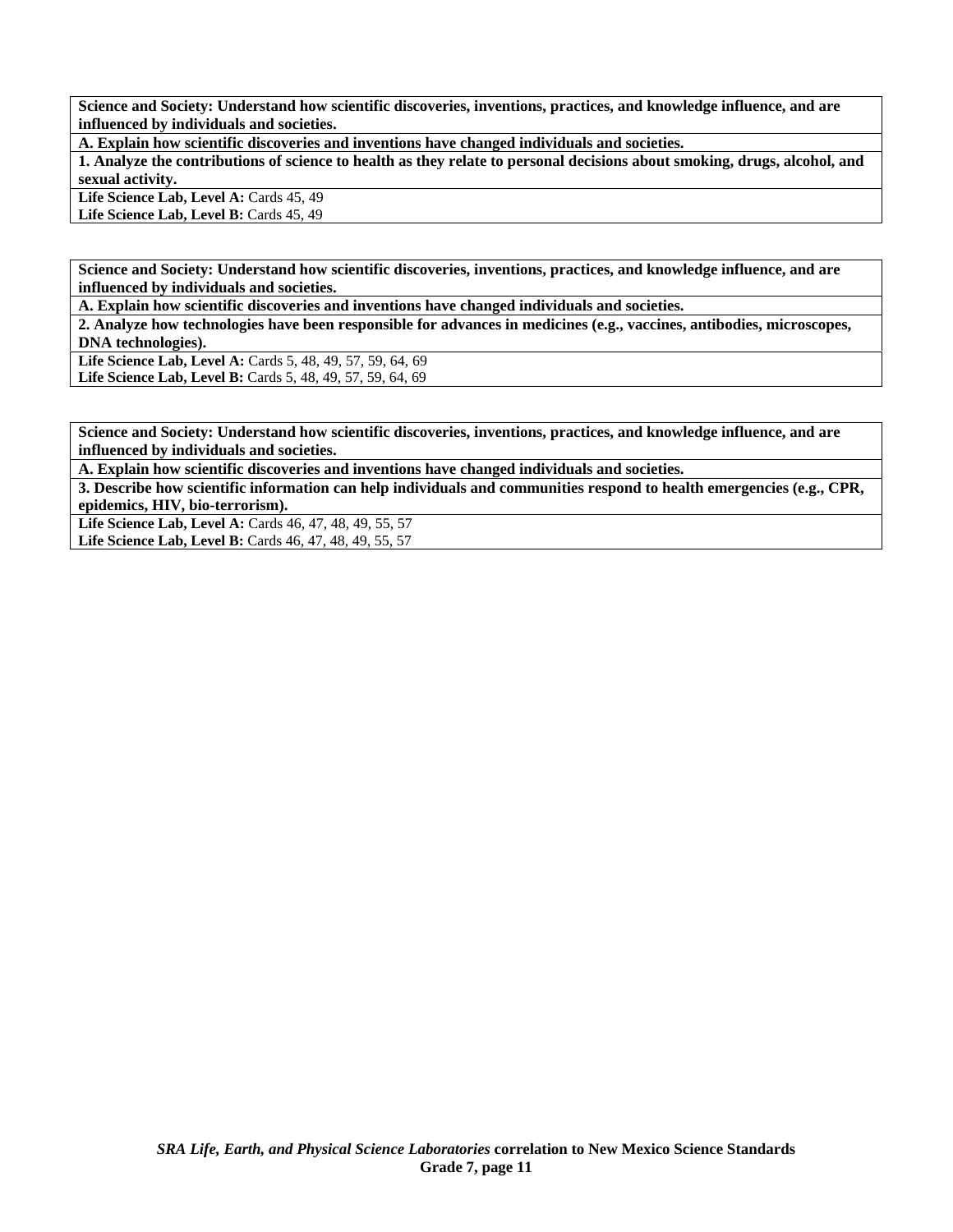## *SRA Life, Earth, and Physical Science Laboratories*  **correlation to New Mexico Science Standards Grade 8**

*SRA Life, Earth, and Physical Science Laboratories* provide core science content in an alternate reading format. Each *SRA Science Lab* contains 180 Science Cards covering key science concepts and vocabulary. Each lab covers 90 different science topics presented at two different reading levels to meet varied student abilities. The *Teacher's Handbook* includes hands-on inquiry activities as well as vocabulary building exercises. The *Classroom Resource CD-ROM* includes Writing Strategies in Science along with tests and vocabulary games.

**Strand 1: Scientific Thinking and Practice: Standard 1: Understand the processes of scientific investigations and use inquiry and scientific ways of observing, experimenting, predicting, and validating to think critically.** 

**A. Use scientific methods to develop questions, design and conduct experiments using appropriate technologies, analyze and evaluate results, make predictions, and communicate findings.** 

**1. Evaluate the accuracy and reproducibility of data and observations.** 

**Life Science Lab Teacher's Handbook:** Hands-On Activity 1, *Examining Cells,* pages 77-79; Hands-On Activity 2, *Culturing Bacteria,* pages 81-83; Hands-On Activity 3, *Investigating Arthropods,* pages 85-87; Hands-On Activity 4, *Your Cardiovascular System,* pages 89-91; Hands-On Activity 5, *Making Fossils,* pages 93-95; Hands-On Activity 6, *How Much Does Energy Cost?,* pages 97-99; Hands-On Activity 7, *The Effects of Acid Rain,* pages 101-103

**Earth Science Lab Teacher's Handbook:** Hands-On Activity 1, *Identifying Minerals with the Mohs Scale,* pages 73-75; Hands-On Activity 2, *Plate Boundaries in Action,* pages 77-79; Hands-On Activity 3, *Interpreting a Topographic Map,* pages 81-83; Hands-On Activity 4, *Using Sound Waves,* pages 85-87; Hands-On Activity 5, *What is in the Air?,* pages 89-91; Hands-On Activity 6, *Modeling a Tornado,* pages 93-95; Hands-On Activity 7, *Sizes in the Solar System,* pages 97-99; Hands-On Activity 8, *Temperature, Salinity, and Water Density,* pages 101-103

**Physical Science Lab Teacher's Handbook:** Hands-On Activity 1, *Measuring pH of Acids and Bases,* pages 77-79; Hands-On Activity 2, *Chemical Reaction Rates,* pages 81-83; Hands-On Activity 3, *Energy Conversion,* pages 85-87; Hands-On Activity 4, *Reducing Friction,* pages 89-91; Hands-On Activity 5, *Making a Potato Battery,* pages 93-95; Hands-On Activity 6, *Making Sound,* pages 97-99

**Classroom Resource CD-ROM:** Writing Strategy 11, 15, 16, 22, 24

**Strand 1: Standard 1: Understand the processes of scientific investigations and use inquiry and scientific ways of observing, experimenting, predicting, and validating to think critically.** 

**A. Use scientific methods to develop questions, design and conduct experiments using appropriate technologies, analyze and evaluate results, make predictions, and communicate findings.** 

**2. Use a variety of technologies to gather, analyze and interpret scientific data.** 

**Life Science Lab Teacher's Handbook:** Hands-On Activity 1, *Examining Cells,* pages 77-79; Hands-On Activity 2, *Culturing Bacteria,* pages 81-83; Hands-On Activity 3, *Investigating Arthropods,* pages 85-87; Hands-On Activity 4, *Your Cardiovascular System,* pages 89-91; Hands-On Activity 5, *Making Fossils,* pages 93-95; Hands-On Activity 6, *How Much Does Energy Cost?,* pages 97-99; Hands-On Activity 7, *The Effects of Acid Rain,* pages 101-103

**Earth Science Lab Teacher's Handbook:** Hands-On Activity 1, *Identifying Minerals with the Mohs Scale,* pages 73-75; Hands-On Activity 2, *Plate Boundaries in Action,* pages 77-79; Hands-On Activity 3, *Interpreting a Topographic Map,* pages 81-83; Hands-On Activity 4, *Using Sound Waves,* pages 85-87; Hands-On Activity 5, *What is in the Air?,* pages 89-91; Hands-On Activity 6, *Modeling a Tornado,* pages 93-95; Hands-On Activity 7, *Sizes in the Solar System,* pages 97-99; Hands-On Activity 8, *Temperature, Salinity, and Water Density,* pages 101-103

**Physical Science Lab Teacher's Handbook:** Hands-On Activity 1, *Measuring pH of Acids and Bases,* pages 77-79; Hands-On Activity 2, *Chemical Reaction Rates,* pages 81-83; Hands-On Activity 3, *Energy Conversion,* pages 85-87; Hands-On Activity 4, *Reducing Friction,* pages 89-91; Hands-On Activity 5, *Making a Potato Battery,* pages 93-95; Hands-On Activity 6, *Making Sound,* pages 97-99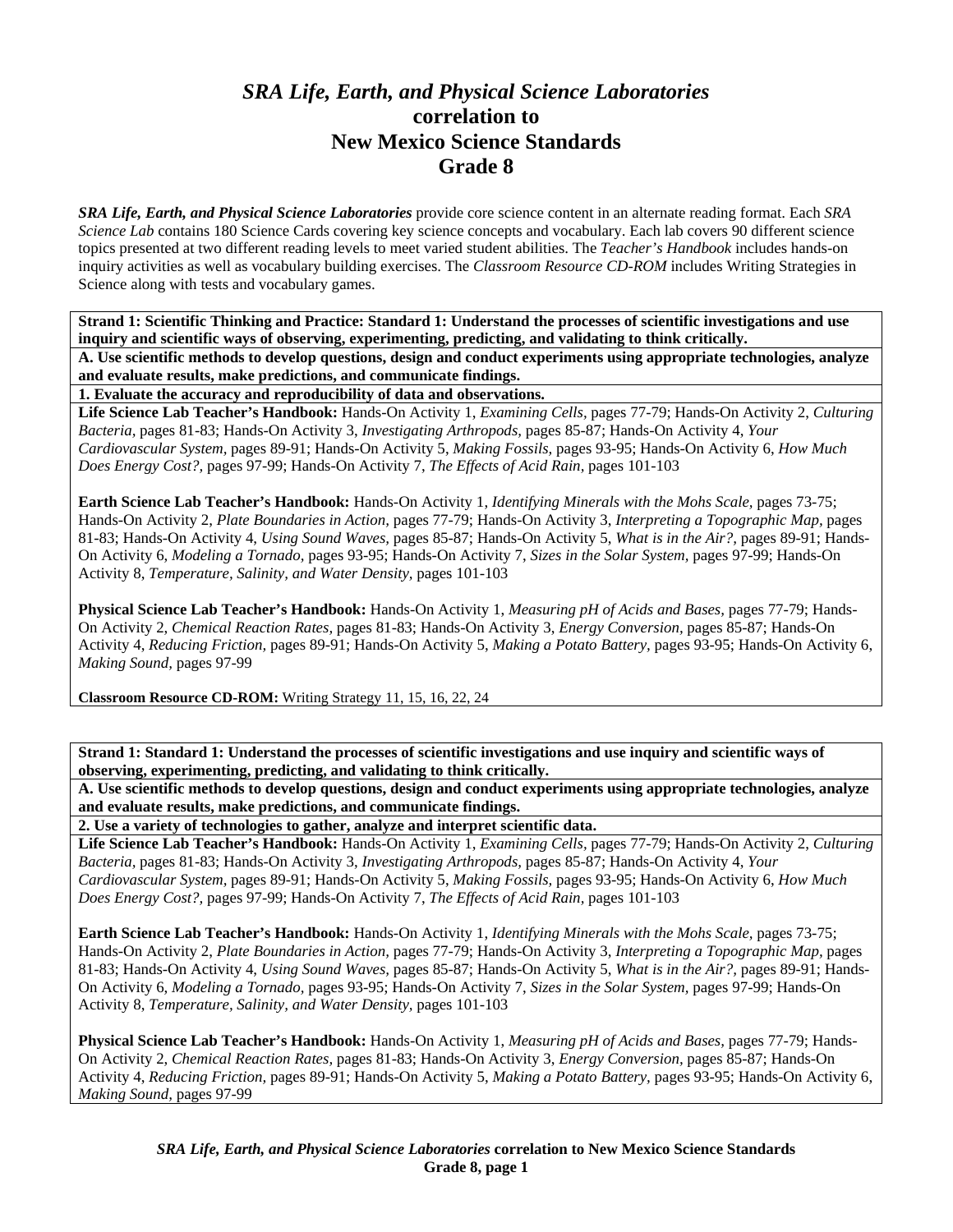**A. Use scientific methods to develop questions, design and conduct experiments using appropriate technologies, analyze and evaluate results, make predictions, and communicate findings.** 

**3. Know how to recognize and explain anomalous data.** 

**Life Science Lab Teacher's Handbook:** Hands-On Activity 1, *Examining Cells,* pages 77-79; Hands-On Activity 2, *Culturing Bacteria,* pages 81-83; Hands-On Activity 3, *Investigating Arthropods,* pages 85-87; Hands-On Activity 4, *Your Cardiovascular System,* pages 89-91; Hands-On Activity 5, *Making Fossils,* pages 93-95; Hands-On Activity 6, *How Much Does Energy Cost?,* pages 97-99; Hands-On Activity 7, *The Effects of Acid Rain,* pages 101-103

**Earth Science Lab Teacher's Handbook:** Hands-On Activity 1, *Identifying Minerals with the Mohs Scale,* pages 73-75; Hands-On Activity 2, *Plate Boundaries in Action,* pages 77-79; Hands-On Activity 3, *Interpreting a Topographic Map,* pages 81-83; Hands-On Activity 4, *Using Sound Waves,* pages 85-87; Hands-On Activity 5, *What is in the Air?,* pages 89-91; Hands-On Activity 6, *Modeling a Tornado,* pages 93-95; Hands-On Activity 7, *Sizes in the Solar System,* pages 97-99; Hands-On Activity 8, *Temperature, Salinity, and Water Density,* pages 101-103

**Physical Science Lab Teacher's Handbook:** Hands-On Activity 1, *Measuring pH of Acids and Bases,* pages 77-79; Hands-On Activity 2, *Chemical Reaction Rates,* pages 81-83; Hands-On Activity 3, *Energy Conversion,* pages 85-87; Hands-On Activity 4, *Reducing Friction,* pages 89-91; Hands-On Activity 5, *Making a Potato Battery,* pages 93-95; Hands-On Activity 6, *Making Sound,* pages 97-99

**Strand 1: Standard 1: Understand the processes of scientific investigations and use inquiry and scientific ways of observing, experimenting, predicting, and validating to think critically.** 

**B. Understand the processes of scientific investigation and how scientific inquiry results in scientific knowledge. 1. Examine alternative explanations for observations.** 

**Life Science Lab Teacher's Handbook:** Hands-On Activity 1, *Examining Cells,* pages 77-79; Hands-On Activity 2, *Culturing Bacteria,* pages 81-83; Hands-On Activity 3, *Investigating Arthropods,* pages 85-87; Hands-On Activity 4, *Your Cardiovascular System,* pages 89-91; Hands-On Activity 5, *Making Fossils,* pages 93-95; Hands-On Activity 6, *How Much Does Energy Cost?,* pages 97-99; Hands-On Activity 7, *The Effects of Acid Rain,* pages 101-103

**Earth Science Lab Teacher's Handbook:** Hands-On Activity 1, *Identifying Minerals with the Mohs Scale,* pages 73-75; Hands-On Activity 2, *Plate Boundaries in Action,* pages 77-79; Hands-On Activity 3, *Interpreting a Topographic Map,* pages 81-83; Hands-On Activity 4, *Using Sound Waves,* pages 85-87; Hands-On Activity 5, *What is in the Air?,* pages 89-91; Hands-On Activity 6, *Modeling a Tornado,* pages 93-95; Hands-On Activity 7, *Sizes in the Solar System,* pages 97-99; Hands-On Activity 8, *Temperature, Salinity, and Water Density,* pages 101-103

**Physical Science Lab Teacher's Handbook:** Hands-On Activity 1, *Measuring pH of Acids and Bases,* pages 77-79; Hands-On Activity 2, *Chemical Reaction Rates,* pages 81-83; Hands-On Activity 3, *Energy Conversion,* pages 85-87; Hands-On Activity 4, *Reducing Friction,* pages 89-91; Hands-On Activity 5, *Making a Potato Battery,* pages 93-95; Hands-On Activity 6, *Making Sound,* pages 97-99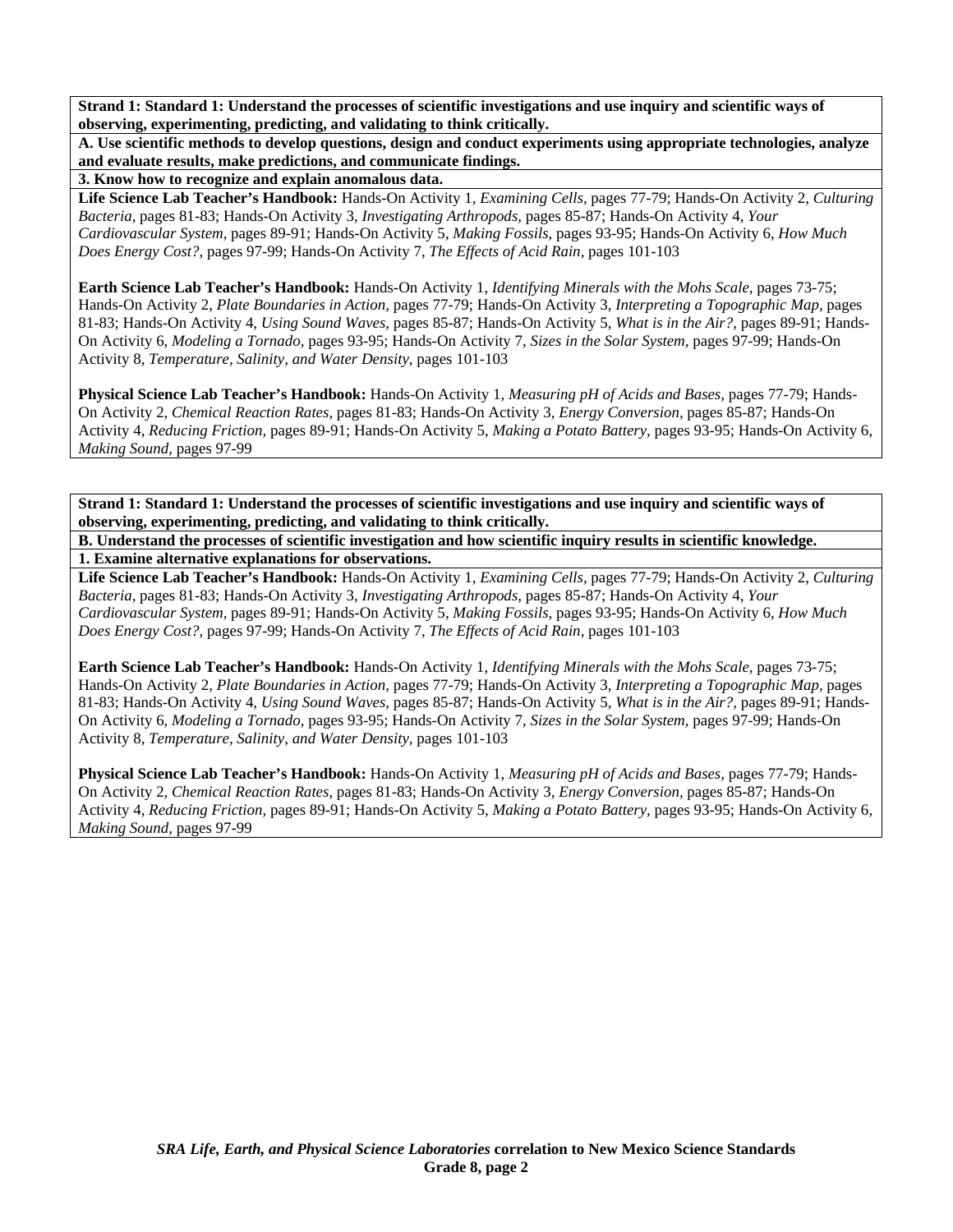**B. Understand the processes of scientific investigation and how scientific inquiry results in scientific knowledge. 2. Describe ways in which science differs from other ways of knowing and from other bodies of knowledge (e.g., experimentation, logical arguments, skepticism).** 

**Life Science Lab Teacher's Handbook:** Hands-On Activity 1, *Examining Cells,* pages 77-79; Hands-On Activity 2, *Culturing Bacteria,* pages 81-83; Hands-On Activity 3, *Investigating Arthropods,* pages 85-87; Hands-On Activity 4, *Your Cardiovascular System,* pages 89-91; Hands-On Activity 5, *Making Fossils,* pages 93-95; Hands-On Activity 6, *How Much Does Energy Cost?,* pages 97-99; Hands-On Activity 7, *The Effects of Acid Rain,* pages 101-103

**Earth Science Lab Teacher's Handbook:** Hands-On Activity 1, *Identifying Minerals with the Mohs Scale,* pages 73-75; Hands-On Activity 2, *Plate Boundaries in Action,* pages 77-79; Hands-On Activity 3, *Interpreting a Topographic Map,* pages 81-83; Hands-On Activity 4, *Using Sound Waves,* pages 85-87; Hands-On Activity 5, *What is in the Air?,* pages 89-91; Hands-On Activity 6, *Modeling a Tornado,* pages 93-95; Hands-On Activity 7, *Sizes in the Solar System,* pages 97-99; Hands-On Activity 8, *Temperature, Salinity, and Water Density,* pages 101-103

**Physical Science Lab Teacher's Handbook:** Hands-On Activity 1, *Measuring pH of Acids and Bases,* pages 77-79; Hands-On Activity 2, *Chemical Reaction Rates,* pages 81-83; Hands-On Activity 3, *Energy Conversion,* pages 85-87; Hands-On Activity 4, *Reducing Friction,* pages 89-91; Hands-On Activity 5, *Making a Potato Battery,* pages 93-95; Hands-On Activity 6, *Making Sound,* pages 97-99

**Classroom Resource CD-ROM:** Writing Strategy 1-30

**Strand 1: Standard 1: Understand the processes of scientific investigations and use inquiry and scientific ways of observing, experimenting, predicting, and validating to think critically.** 

**B. Understand the processes of scientific investigation and how scientific inquiry results in scientific knowledge. 3. Know that scientific knowledge is built on questions posed as testable hypotheses, which are tested until the results are accepted by peers.** 

**Life Science Lab Teacher's Handbook:** Hands-On Activity 3, *Investigating Arthropods,* pages 85-87

**Physical Science Lab Teacher's Handbook:** Hands-On Activity 2, *Chemical Reaction Rates,* pages 81-83; Hands-On Activity 3, *Energy Conversion,* pages 85-87

**Classroom Resource CD-ROM:** Writing Strategy 8, 15

**Strand 1: Standard 1: Understand the processes of scientific investigations and use inquiry and scientific ways of observing, experimenting, predicting, and validating to think critically.** 

**C. Use mathematical expressions and techniques to explain data and observations and to communicate findings (e.g., formulas and equations, significant figures, graphing, sampling, estimation, mean).** 

**1. Understand that the number of data (sample size) influences the reliability of a prediction.** 

**Life Science Lab Teacher's Handbook:** Hands-On Activity 1, *Examining Cells,* pages 77-79; Hands-On Activity 2, *Culturing Bacteria,* pages 81-83

**Earth Science Lab Teacher's Handbook:** Hands-On Activity 5, *What is in the Air?,* pages 89-91

**Classroom Resource CD-ROM:** Writing Strategy 22, 24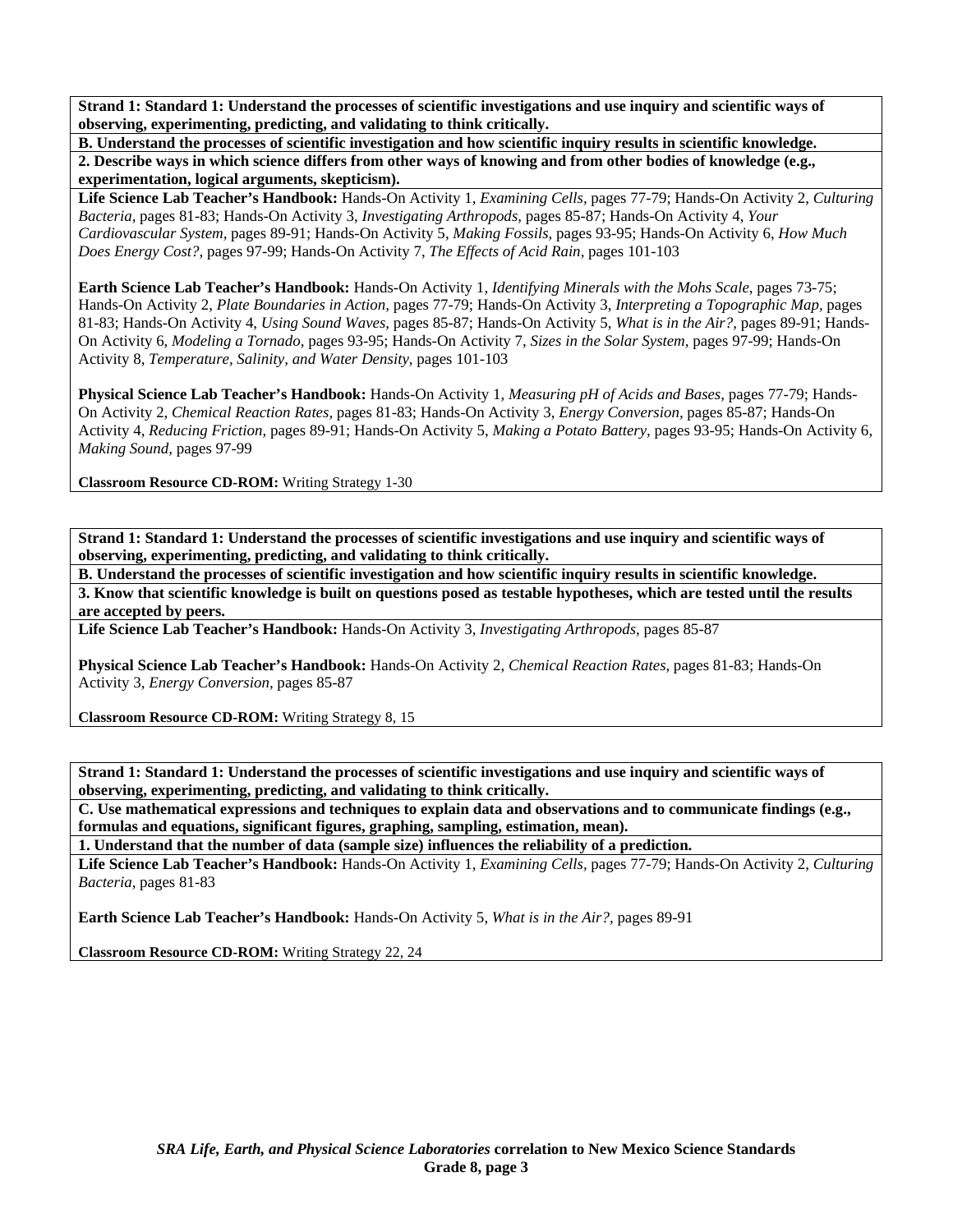**C. Use mathematical ideas, tools, and techniques to understand scientific knowledge.** 

**2. Create models to describe phenomena.** 

**Life Science Lab Teacher's Handbook:** Hands-On Activity 4, *Your Cardiovascular System,* pages 89-91; Hands-On Activity 5, *Making Fossils,* pages 93-95; Hands-On Activity 6, *How Much Does Energy Cost?,* pages 97-99

**Earth Science Lab Teacher's Handbook:** Hands-On Activity 6, *Modeling a Tornado,* pages 93-95; Hands-On Activity 7, *Sizes in the Solar System,* pages 97-99

**Physical Science Lab Teacher's Handbook:** Hands-On Activity5, *Making a Potato Battery,* pages 93-95; Hands-On Activity 6, *Making Sound,* pages 97-99

**Classroom Resource CD-ROM:** Writing Strategy 20

**Content of Science: Standard 1: PHYSICAL SCIENCE: Understand the structure and properties of matter, the characteristics of energy, and the interactions between matter and energy.** 

**A. Know the forms and properties of matter and how matter interacts.** 

**Properties of Matter: 1. Know how to use density, boiling point, freezing point, conductivity, and color to identify various substances.** 

**Physical Science Lab, Level A: Cards 1, 2, 6, 7, 66, 74 Physical Science Lab, Level B:** Cards 1, 2, 6, 7, 66, 74

**Content of Science: Standard 1: PHYSICAL SCIENCE: Understand the structure and properties of matter, the characteristics of energy, and the interactions between matter and energy.** 

**A. Know the forms and properties of matter and how matter interacts.** 

**Properties of Matter: 2. Distinguish between metals and non-metals.** 

**Physical Science Lab, Level A: Cards 17, 18, 19, 20** 

**Physical Science Lab, Level B: Cards 17, 18, 19, 20** 

**Content of Science: Standard 1: PHYSICAL SCIENCE: Understand the structure and properties of matter, the characteristics of energy, and the interactions between matter and energy.** 

**A. Know the forms and properties of matter and how matter interacts.** 

**Properties of Matter: 3. Understand the differences among elements, compounds, and mixtures by: classification of materials as elements, compounds, or mixtures, interpretation of chemical formulas, separation of mixtures into compounds by methods including evaporation, filtration, screening, magnetism.** 

**Physical Science Lab, Level A:** Cards 9, 10, 11, 12, 13, 27, 28, 29

**Physical Science Lab, Level B:** Cards 9, 10, 11, 12, 13, 27, 28, 29

**Physical Science Lab Teacher's Handbook:** Hands-On Activity 2, *Chemical Reaction Rates,* pages 81-83

**Content of Science: Standard 1: PHYSICAL SCIENCE: Understand the structure and properties of matter, the characteristics of energy, and the interactions between matter and energy.** 

**A. Know the forms and properties of matter and how matter interacts.** 

**Structure of Matter: 1. Identify the protons, neutrons, and electrons within an atom and describe their locations.** 

Physical Science Lab, Level A: Cards 3, 21, 22

Physical Science Lab, Level B: Cards 3, 21, 22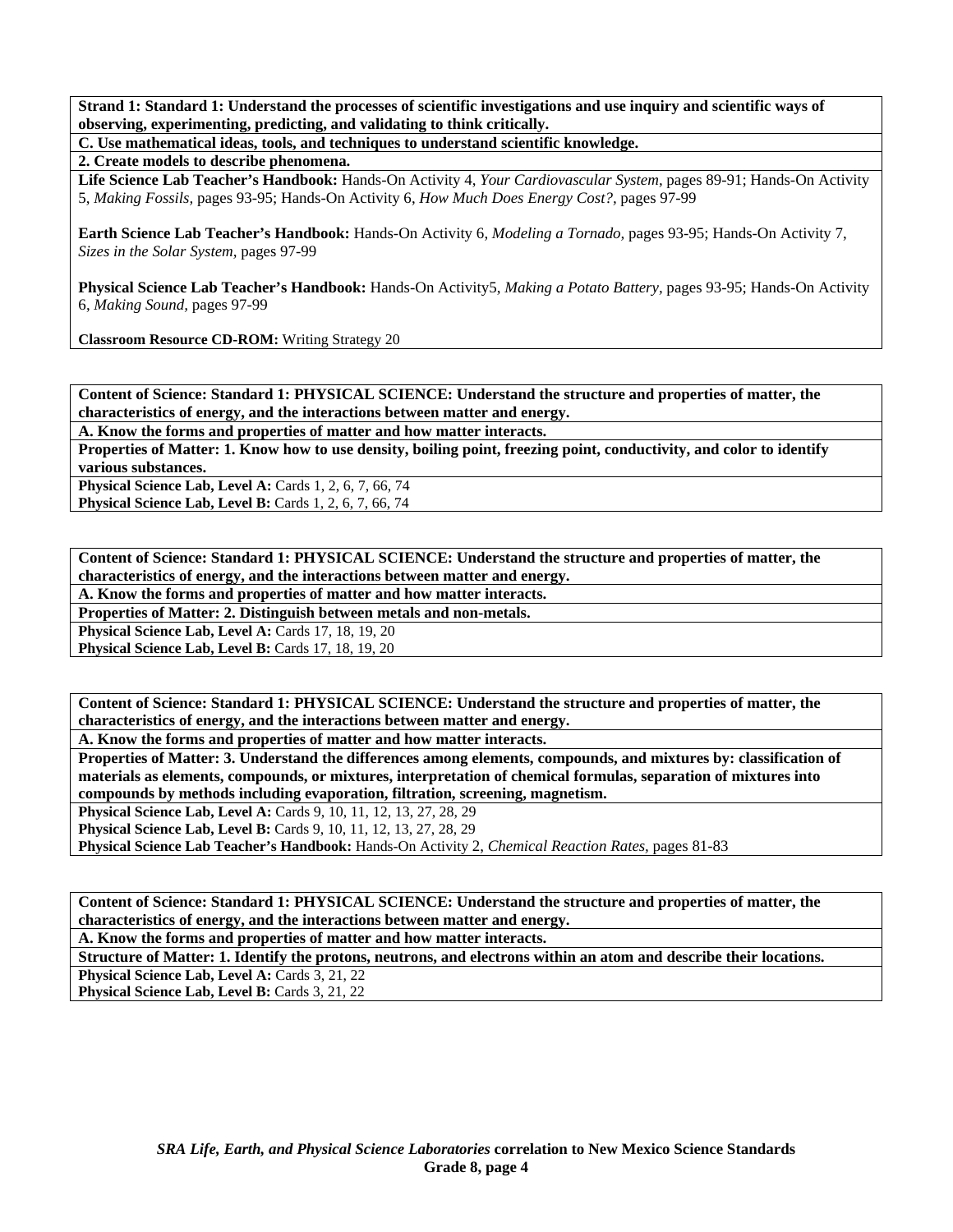**A. Know the forms and properties of matter and how matter interacts.** 

**Structure of Matter: 2. Explain that elements are organized in the periodic table according to their properties.** 

**Physical Science Lab, Level A: Cards 17, 18, 19, 20** 

**Physical Science Lab, Level B: Cards 17, 18, 19, 20** 

**Content of Science: Standard 1: PHYSICAL SCIENCE: Understand the structure and properties of matter, the characteristics of energy, and the interactions between matter and energy.** 

**A. Know the forms and properties of matter and how matter interacts.** 

**Structure of Matter: 3. Know that compounds are made of two or more elements, but not sets of elements can combine to form compounds.** 

Physical Science Lab, Level A: Cards 22, 31, 32

Physical Science Lab, Level B: Cards 11, 31, 32

**Content of Science: Standard 1: PHYSICAL SCIENCE: Understand the structure and properties of matter, the characteristics of energy, and the interactions between matter and energy.** 

**A. Know the forms and properties of matter and how matter interacts.** 

**Changes in Matter: 1. Know that phase changes are physical changes that can be reversed (e.g., evaporation, condensation, melting).** 

**Physical Science Lab, Level A: Cards 5, 6, 7** Physical Science Lab, Level B: Cards 5, 6, 7

**Content of Science: Standard 1: PHYSICAL SCIENCE: Understand the structure and properties of matter, the characteristics of energy, and the interactions between matter and energy.** 

**A. Know the forms and properties of matter and how matter interacts.** 

**Changes in Matter: 2. Describe various familiar physical and chemical changes that occur naturally (e.g., snow melting, photosynthesis, rusting, burning).** 

**Physical Science Lab, Level A: Cards 5, 6, 7, 8, 9, 27 Physical Science Lab, Level B: Cards 5, 6, 7, 8, 9, 27** 

**Content of Science: Standard 1: PHYSICAL SCIENCE: Understand the structure and properties of matter, the characteristics of energy, and the interactions between matter and energy.** 

**A. Know the forms and properties of matter and how matter interacts.** 

**Changes in Matter: 3. Identify factors that influence the rate at which chemical reactions occur (e.g., temperature, concentration).** 

**Physical Science Lab, Level A: Cards 9, 27, 28, 29, 30** 

**Physical Science Lab, Level B: Cards 9, 27, 28, 29, 30** 

**Physical Science Lab Teacher's Handbook:** Hands-On Activity 2, *Chemical Reaction Rates,* pages 81-83

**Content of Science: Standard 1: PHYSICAL SCIENCE: Understand the structure and properties of matter, the characteristics of energy, and the interactions between matter and energy.** 

**A. Know the forms and properties of matter and how matter interacts.** 

**Changes in Matter: 4. Know that chemical reactions can absorb energy (endothermic reactions) or release energy (exothermic reactions).** 

**Physical Science Lab, Level A: Cards 27, 28, 29, 30** 

**Physical Science Lab, Level B: Cards 27, 28, 29, 30**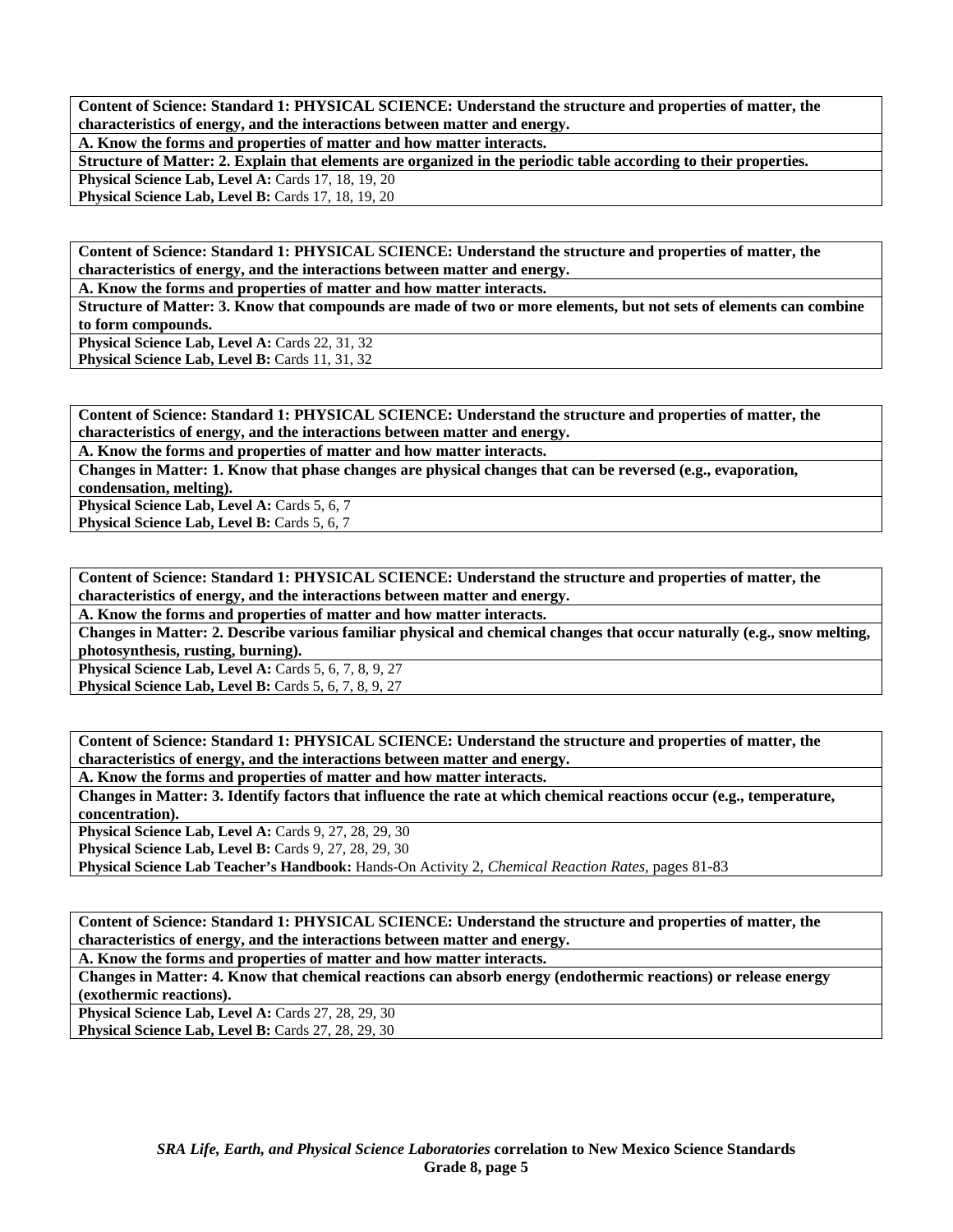**B. Explain the physical processes involved in the transfer, change, and conservation of energy.** 

**Energy Transformations: 1. Know that energy exists in many forms and that when energy is transformed some energy is usually converted to heat.** 

**Physical Science Lab, Level A:** Cards 34, 36, 37, 39, 40, 41, 42, 45, 46, 47, 48, 49, 66, 67, 74, 79, 80, 82, 83 **Physical Science Lab, Level B:** Cards 34, 36, 37, 39, 40, 41, 42, 45, 46, 47, 48, 49, 66, 67, 74, 79, 80, 82, 83 **Physical Science Lab Teacher's Handbook:** Hands-On Activity 3, *Energy Conversion,* pages 85-87; Hands-On Activity 5, *Making a Potato Battery,* pages 93-95; Hands-On Activity 6, *Making Sound,* pages 97-99

**Content of Science: Standard 1: PHYSICAL SCIENCE: Understand the structure and properties of matter, the characteristics of energy, and the interactions between matter and energy.** 

**B. Explain the physical processes involved in the transfer, change, and conservation of energy.** 

**Energy Transformations: 2. Know that kinetic energy is a measure of the energy of an object in motion and potential energy is a measure of an object's position or composition, including: transformation of gravitational potential energy of position into kinetic energy of motion by a falling object.** 

**Physical Science Lab, Level A: Cards 36, 37, 39, 40, 41, 42** 

**Physical Science Lab, Level B:** Cards 36, 37, 39, 40, 41, 42

**Physical Science Lab Teacher's Handbook:** Hands-On Activity 3, *Energy Conversion,* pages 85-87

**Content of Science: Standard 1: PHYSICAL SCIENCE: Understand the structure and properties of matter, the characteristics of energy, and the interactions between matter and energy.** 

**B. Explain the physical processes involved in the transfer, change, and conservation of energy.** 

**Energy Transformations: 3. Distinguish between renewable and nonrenewable sources of energy.** 

Life Science Lab, Level A: Card 84 Life Science Lab, Level B: Card 84

**Earth Science Lab, Level A: Card 35** 

**Earth Science Lab, Level B: Card 35** 

**Physical Science Lab, Level A:** Cards 34, 38, 46, 47, 48, 49 **Physical Science Lab, Level B:** Cards 34, 38, 46, 47, 48, 49

**Content of Science: Standard 1: PHYSICAL SCIENCE: Understand the structure and properties of matter, the characteristics of energy, and the interactions between matter and energy.** 

**B. Explain the physical processes involved in the transfer, change, and conservation of energy.** 

**Energy Transformations: 4. Know that electrical energy is the flow of electrons through electrical conductors that connect sources of electrical energy to points of use, including: electrical current paths through parallel and series circuits, production of electricity by fossil-fueled and nuclear power plants, wind generators, geothermal plants, and solar cells, use of electricity by appliances and equipment (e.g., calculators, hair dryers, light bulbs, motors).** 

**Physical Science Lab, Level A: Cards 66, 67, 68, 69, 70, 71, 72, 73** 

**Physical Science Lab, Level B:** Cards 66, 67, 68, 69, 70, 71, 72, 73

**Physical Science Lab Teacher's Handbook:** Hands-On Activity 5, *Making a Potato Battery,* pages 93-95

**Content of Science: Standard 1: PHYSICAL SCIENCE: Understand the structure and properties of matter, the characteristics of energy, and the interactions between matter and energy.** 

**B. Explain the physical processes involved in the transfer, change, and conservation of energy.** 

**Waves: 1. Understand how light and radio waves carry energy through a vacuum or matter by: straight-line travel unless an object is encountered, reflection by a mirror, refraction by a lens, absorption by a dark objects, separation of while light into different wavelengths by prisms, visibility of objects due to light emission or scattering.** 

Physical Science Lab, Level A: Cards 78, 79, 82, 83, 84, 85, 86, 87, 88 **Physical Science Lab, Level B:** Cards 77, 78, 82, 83, 84, 85, 86, 87, 88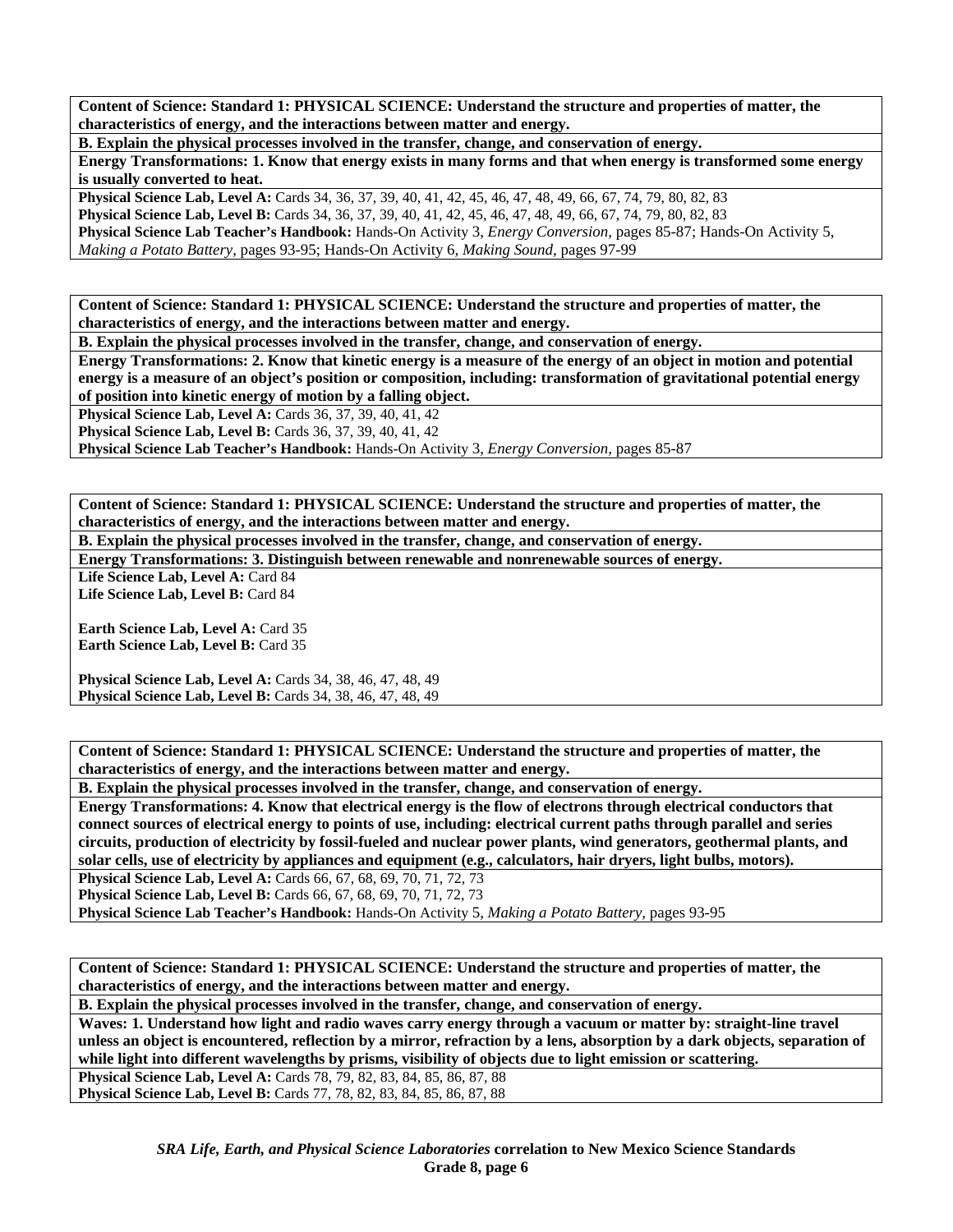**B. Explain the physical processes involved in the transfer, change, and conservation of energy.** 

**Waves: 2. Understand that vibrations of matter (e.g., sound, earthquakes, water waves) carry energy including: sound transmission through solids, liquids, and gases, relationship of pitch and loudness of sound to rate and distance (amplitude) of vibration, ripples made by objects dropped in water.** 

**Earth Science Lab, Level A: Card 16** 

Earth Science Lab, Level B: Card 16

Physical Science Lab, Level A: Cards 77, 78, 79, 80 **Physical Science Lab, Level B:** Cards 77, 78, 79, 80 **Physical Science Lab Teacher's Handbook:** Hands-On Activity 6, *Making Sound,* pages 97-99

**Content of Science: Standard 1: PHYSICAL SCIENCE: Understand the structure and properties of matter, the characteristics of energy, and the interactions between matter and energy.** 

**C. Describe and explain forces that produce motion in objects.** 

**Forces: 1. Know that there are fundamental forces in nature (e.g., gravity, electromagnetic forces, nuclear forces). Physical Science Lab, Level A:** Cards 34, 54, 57, 58, 59, 66, 67, 74, 75 **Physical Science Lab, Level B:** Cards 34, 54, 57, 58, 59, 66, 67, 74, 75

**Content of Science: Standard 1: PHYSICAL SCIENCE: Understand the structure and properties of matter, the characteristics of energy, and the interactions between matter and energy.** 

**C. Describe and explain forces that produce motion in objects.** 

**Forces: 2. Know that a force has both magnitude and direction. Physical Science Lab, Level A: Cards 54, 55, 56, 57, 58, 59, 66, 74, 75 Physical Science Lab, Level B:** Cards 54, 55, 56, 57, 58, 59, 66, 74, 75

**Content of Science: Standard 1: PHYSICAL SCIENCE: Understand the structure and properties of matter, the characteristics of energy, and the interactions between matter and energy.** 

**C. Describe and explain forces that produce motion in objects.** 

**Forces: 3. Analyze the separate forces acting on an object at rest or in motion (e.g., gravity, elastic force, friction), including how multiple forces reinforce or cancel one another to result in a net force that acts on an object.** 

**Physical Science Lab, Level A: Cards 54, 55, 56, 57, 58, 59** 

**Physical Science Lab, Level B:** Cards 54, 55, 56, 57, 58, 59

**Physical Science Lab Teacher's Handbook:** Hands-On Activity 4, *Reducing Friction,* pages 89-91

**Content of Science: Standard 1: PHYSICAL SCIENCE: Understand the structure and properties of matter, the characteristics of energy, and the interactions between matter and energy.** 

**C. Describe and explain forces that produce motion in objects.** 

**Forces: 4. Know that electric charge produces electrical fields and magnets produce magnetic fields.** 

**Physical Science Lab, Level A: Cards 66, 74** 

Physical Science Lab, Level B: Cards 66, 74

**Content of Science: Standard 1: PHYSICAL SCIENCE: Understand the structure and properties of matter, the characteristics of energy, and the interactions between matter and energy.** 

**C. Describe and explain forces that produce motion in objects.** 

**Forces: 5. Know that a moving magnetic field can produce an electric current (generator) and how an electric current can produce a magnetic field (electromagnet).** 

**Physical Science Lab, Level A: Card 76** 

**Physical Science Lab, Level B: Card 76**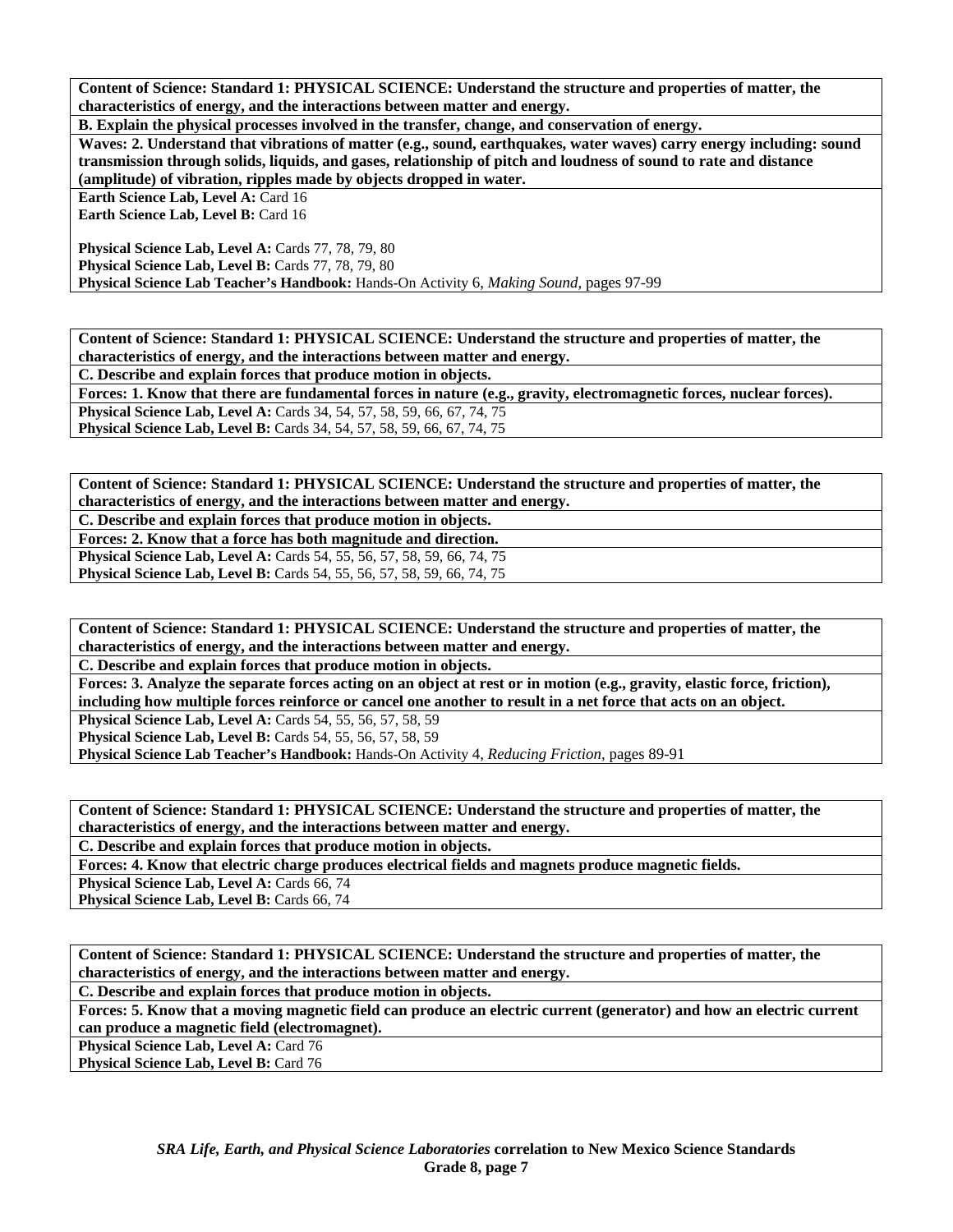**C. Describe and explain forces that produce motion in objects. Forces: 6. Know that Earth has a magnetic field.** 

**Physical Science Lab, Level A: Card 75** 

**Physical Science Lab, Level B: Card 75** 

**Content of Science: Standard 1: PHYSICAL SCIENCE: Understand the structure and properties of matter, the characteristics of energy, and the interactions between matter and energy.** 

**C. Describe and explain forces that produce motion in objects.** 

**Motion: 1. Know that an object's motion is always described relative to some other object or point (i.e., frame of reference).** 

**Physical Science Lab, Level A: Card 50** 

Physical Science Lab, Level B: Card 50

**Content of Science: Standard 1: PHYSICAL SCIENCE: Understand the structure and properties of matter, the characteristics of energy, and the interactions between matter and energy.** 

**C. Describe and explain forces that produce motion in objects.** 

**Motion: 2. Understand and apply Newton's Laws of Motion: Objects in motion will continue in motion and objects at rest will remain at rest unless acted upon by an unbalanced force (inertia); If a greater force is applied to an object a proportionally greater acceleration will occur; If an object has more mass than the effect of an applied force is proportionally less.** 

**Physical Science Lab, Level A: Card 55 Physical Science Lab, Level B: Card 55** 

**Content of Science: Standard 2: LIFE SCIENCE: Understand the properties, structures, and processes of living things and the interdependence of living things and their environments.** 

**A. Explain the diverse structures and functions of living things and the complex relationships between living things and their environments.** 

**1. Describe how matter moves through ecosystems (e.g., water cycle, carbon cycle).** 

Life Science Lab, Level A: Cards 78, 79 Life Science Lab, Level B: Cards 78, 79

**Earth Science Lab, Level A: Card 47 Earth Science Lab, Level B: Card 47** 

**Content of Science: Standard 2: LIFE SCIENCE: Understand the properties, structures, and processes of living things and the interdependence of living things and their environments.** 

**A. Explain the diverse structures and functions of living things and the complex relationships between living things and their environments.** 

**2. Describe how energy flows through ecosystems (e.g., sunlight, green plants, food for animals).** 

**Life Science Lab, Level A:** Cards 12, 13, 16, 17, 73, 74, 75, 76

**Life Science Lab, Level B:** Cards 12, 13, 16, 17, 73, 74, 75, 76

**Life Science Lab Teacher's Handbook:** Hands-On Activity 2, *Culturing Bacteria,* pages 81-83; Hands-On Activity 6, *How Much Does Energy Cost?,* pages 97-99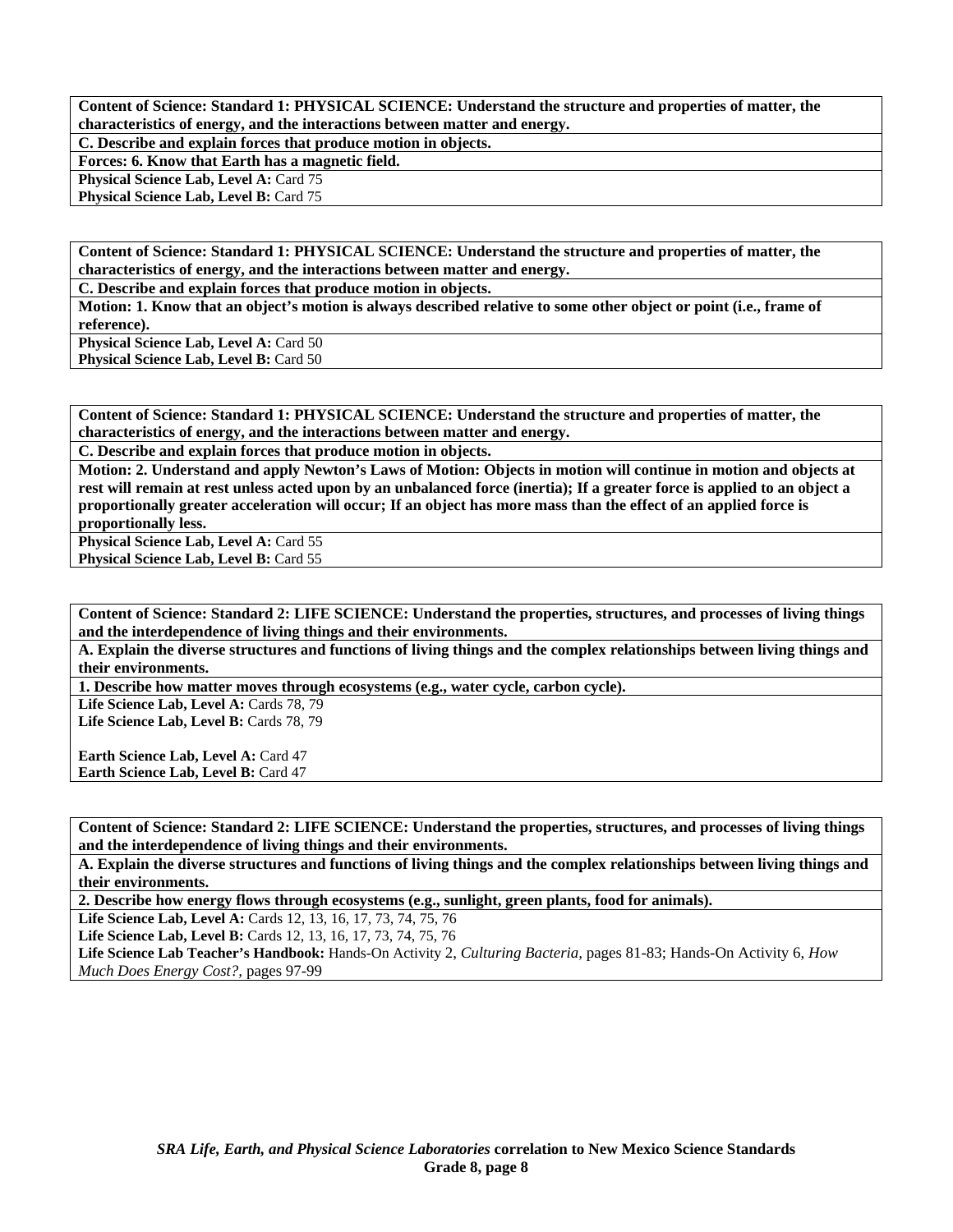**A. Explain the diverse structures and functions of living things and the complex relationships between living things and their environments.** 

**3. Explain how a change in the flow of energy can impact an ecosystem (e.g., the amount of sunlight available for plant growth, global climate change).** 

**Life Science Lab, Level A:** Cards 72, 77, 80, 84, 86, 87, 88, 89, 90

Life Science Lab, Level B: Cards 72, 77, 80, 84, 86, 87, 88, 89, 90

**Life Science Lab Teacher's Handbook:** Hands-On Activity 7, *The Effects of Acid Rain,* pages 101-103

**Earth Science Lab, Level A: Cards 59, 60, 61 Earth Science Lab, Level B: Cards 59, 60, 61** 

**Content of Science: Standard 2: LIFE SCIENCE: Understand the properties, structures, and processes of living things and the interdependence of living things and their environments.** 

**B. Understand how traits are passed from one generation to the next and how species evolve.** 

**1. Understand that living organisms are made mostly of molecules consisting of a limited number of elements (e.g., carbon, hydrogen, oxygen).** 

Life Science Lab, Level A: Card 4

Life Science Lab, Level B: Card 4

**Content of Science: Standard 2: LIFE SCIENCE: Understand the properties, structures, and processes of living things and the interdependence of living things and their environments.** 

**B. Understand how traits are passed from one generation to the next and how species evolve.** 

**2. Identify DNA as the chemical compound involved in heredity in living organisms.** 

Life Science Lab, Level A: Card 64

Life Science Lab, Level B: Card 64

**Content of Science: Standard 2: LIFE SCIENCE: Understand the properties, structures, and processes of living things and the interdependence of living things and their environments.** 

**B. Understand how traits are passed from one generation to the next and how species evolve.** 

**3. Describe the widespread role of carbon in the chemistry of living systems.** 

Life Science Lab, Level A: Cards 64, 78 Life Science Lab, Level B: Cards 64, 78

Physical Science Lab, Level A: Cards 31, 32 Physical Science Lab, Level B: Cards 31, 32

**Content of Science: Standard 2: LIFE SCIENCE: Understand the properties, structures, and processes of living things and the interdependence of living things and their environments.** 

**C. Understand the structure of organisms and the function of cells in living systems.** 

**1. Describe how cells use chemical energy obtained from food to conduct cellular functions (i.e., respiration).** 

Life Science Lab, Level A: Card 9

Life Science Lab, Level B: Card 9

**Content of Science: Standard 2: LIFE SCIENCE: Understand the properties, structures, and processes of living things and the interdependence of living things and their environments.** 

**C. Understand the structure of organisms and the function of cells in living systems.** 

**2. Explain that photosynthesis in green plants captures the energy from the sun and stores it chemically.** 

Life Science Lab, Level A: Cards 16, 17, 76

**Life Science Lab, Level B: Cards 16, 17, 76**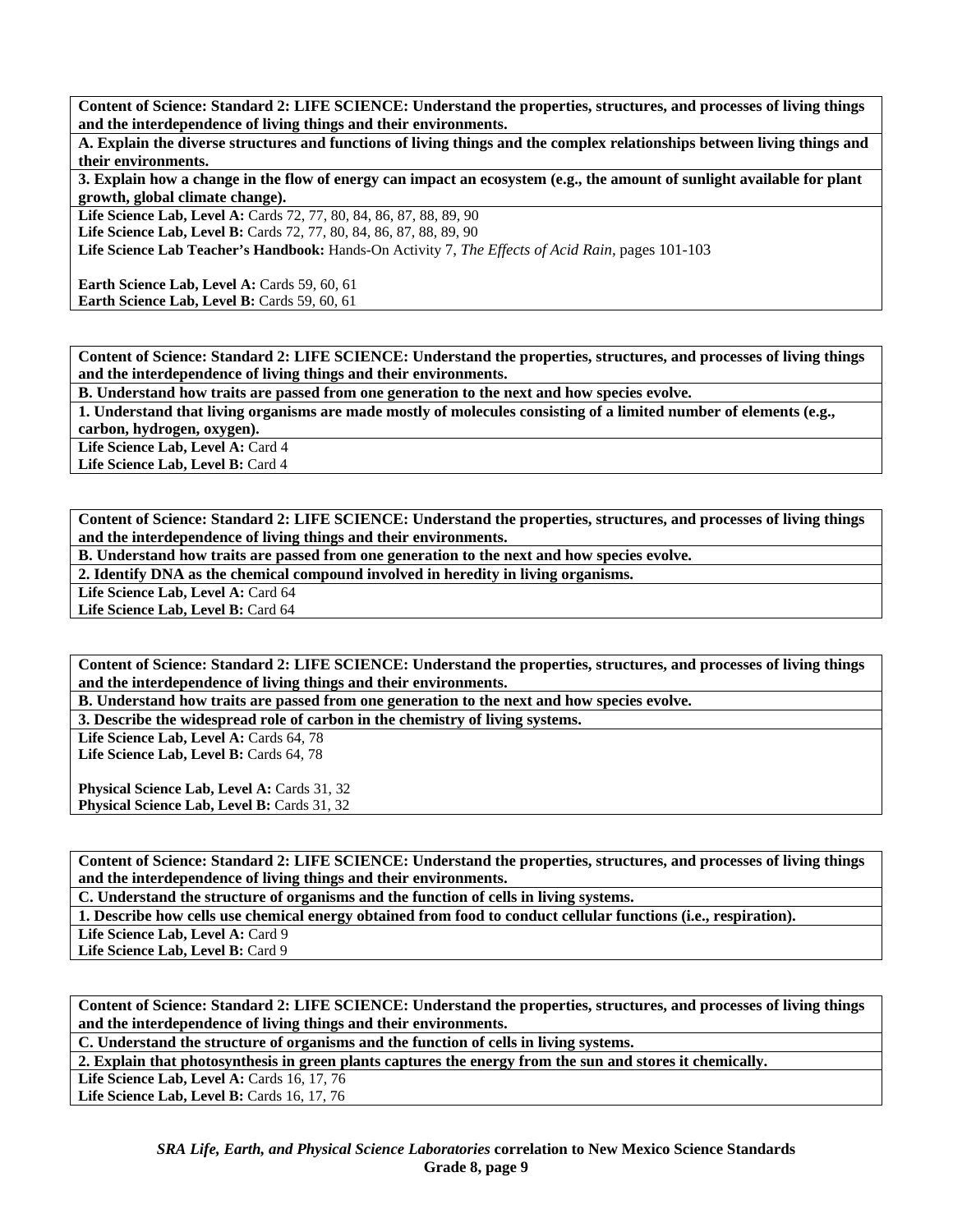**C. Understand the structure of organisms and the function of cells in living systems.** 

**3. Describe how chemical substances can influence cellular activity (e.g., pH).** 

Life Science Lab, Level A: Card 4

Life Science Lab, Level B: Card 4

**Content of Science: Standard 3: EARTH and SPACE SCIENCE: Understand the structure of Earth, the solar system, and the universe, the interconnections among them, and the processes and interactions of Earth's systems.** 

**A. Describe how the concepts of energy, matter, and force can be used to explain the observed behavior of the solar system, the universe, and their structures.** 

**1. Understand how energy from the sun and other stars, in the form of light, travels long distances to reach Earth. Earth Science Lab, Level A: Cards 62, 67, 68, 69** 

Earth Science Lab, Level B: Cards 62, 67, 68, 69

**Content of Science: Standard 3: EARTH and SPACE SCIENCE: Understand the structure of Earth, the solar system, and the universe, the interconnections among them, and the processes and interactions of Earth's systems. A. Describe how the concepts of energy, matter, and force can be used to explain the observed behavior of the solar system, the universe, and their structures.** 

**2. Explain how the properties of light (e.g., emission, reflection, refraction) emitted from the sun and stars are used to learn about the universe, including: distances in the solar system and the universe, temperatures of different stars. Earth Science Lab, Level A: Cards 67, 74, 75, 76, 81 Earth Science Lab, Level B:** Cards 67, 74, 75, 76, 81

**Content of Science: Standard 3: EARTH and SPACE SCIENCE: Understand the structure of Earth, the solar system, and the universe, the interconnections among them, and the processes and interactions of Earth's systems.** 

**A. Describe how the concepts of energy, matter, and force can be used to explain the observed behavior of the solar system, the universe, and their structures.** 

**3. Understand how gravitational force acts on objects in the solar system and the universe, including: similar actions on masses on Earth and on other objects in the solar system, and explanation of the orbits of the planets around the sun.**  Earth Science Lab, Level A: Cards 62, 68

Earth Science Lab, Level B: Cards 62, 68

**Physical Science Lab, Level A: Cards 57, 59** Physical Science Lab, Level B: Cards 57, 59

**Content of Science: Standard 3: EARTH and SPACE SCIENCE: Understand the structure of Earth, the solar system, and the universe, the interconnections among them, and the processes and interactions of Earth's systems. B. Describe the structure of Earth and its atmosphere and explain how energy, matter, and forces shape Earth's systems.** 

**1. Describe how the role of pressure (and heat) in the rock cycle.** 

**Earth Science Lab, Level A: Cards 6, 7, 8, 9** 

**Earth Science Lab, Level B:** Cards 6, 7, 8, 9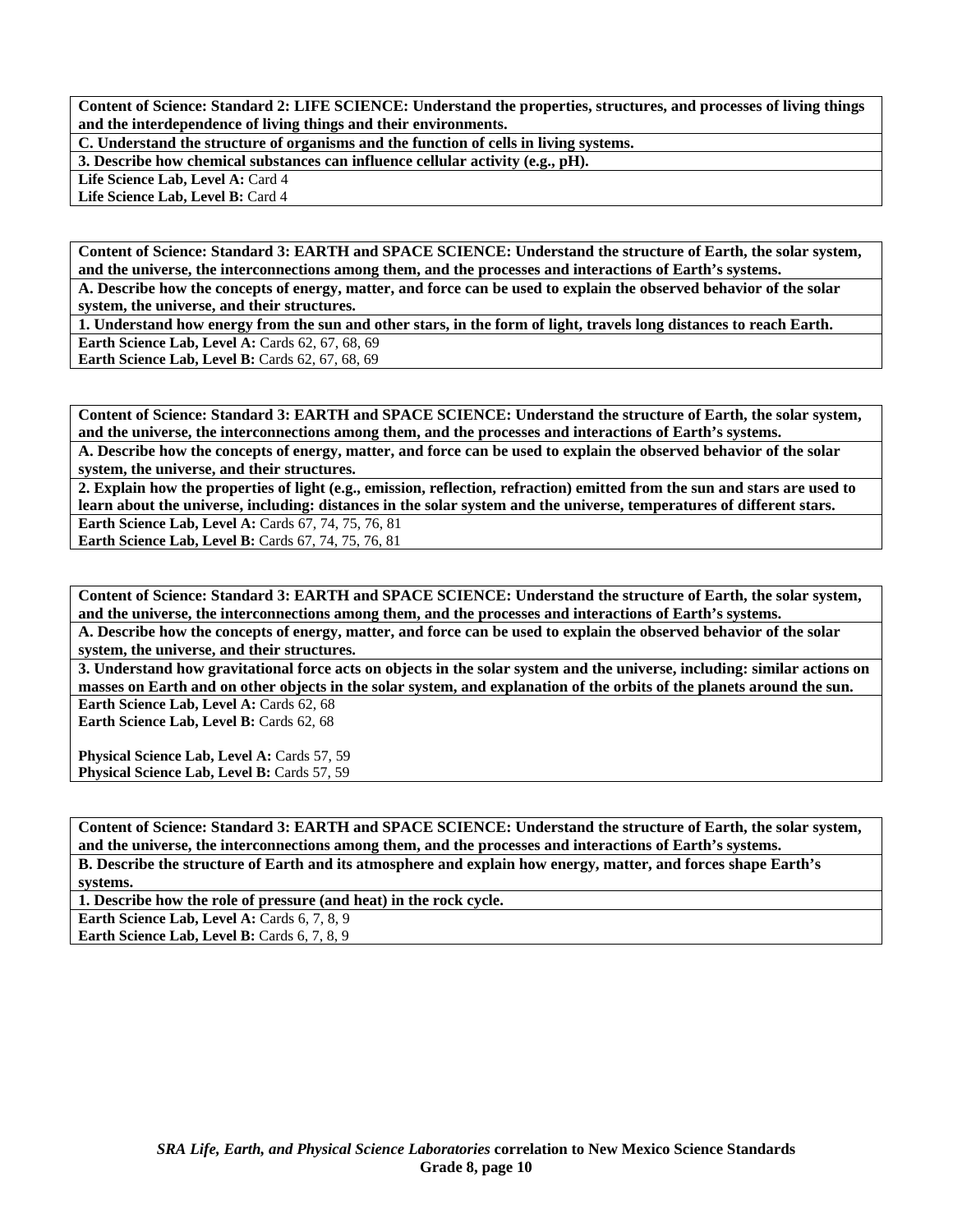**Content of Science: Standard 3: EARTH and SPACE SCIENCE: Understand the structure of Earth, the solar system, and the universe, the interconnections among them, and the processes and interactions of Earth's systems. B. Describe the structure of Earth and its atmosphere and explain how energy, matter, and forces shape Earth's systems.** 

**2. Understand the unique role water plays on Earth, including: ability to remain liquid at most Earth temperatures, properties of water related to processes in the water cycle: evaporation, condensation, precipitation, surface run-off, percolation, dissolving of minerals and gases and transport to the oceans, fresh and salt water in oceans, rivers, lakes, and glaciers, and reactant in photosynthesis.** 

**Earth Science Lab, Level A:** Cards 9, 22, 25, 26, 28, 47, 48, 49, 82, 83, 84, 87, 90 **Earth Science Lab, Level B:** Cards 9, 22, 25, 26, 28, 47, 48, 49, 82, 83, 84, 87, 90

**Earth Science Lab Teacher's Handbook:** Hands-On Activity 8, *Temperature, Salinity, and Water Density,* pages 101-103

**Content of Science: Standard 3: EARTH and SPACE SCIENCE: Understand the structure of Earth, the solar system, and the universe, the interconnections among them, and the processes and interactions of Earth's systems.** 

**B. Describe the structure of Earth and its atmosphere and explain how energy, matter, and forces shape Earth's systems.** 

**3. Understand that geologic conditions that have resulted in energy resources (e.g., oil, coal, natural gas) available in New Mexico.** 

**Earth Science Lab, Level A: Card 35 Earth Science Lab, Level B:** Card 35

**Physical Science Lab, Level A: Card 38 Physical Science Lab, Level B: Card 38** 

**Science and Society: Understand how scientific discoveries, inventions, practices, and knowledge influence, and are influenced by individuals and societies.** 

**A. Explain how scientific discoveries and inventions have changed individuals and societies.** 

**1. Analyze the interrelationships between science and technology (e.g., germ theory, vaccines).** 

**Life Science Lab, Level A:** Cards 5, 49, 59, 64, 69, 83, 87, 88, 89, 90 Life Science Lab, Level B: Cards 5, 49, 59, 64, 69, 83, 87, 88, 89, 90

**Earth Science Lab, Level A: Cards 16, 20, 31, 37, 51, 54, 79, 80, 81, 88 Earth Science Lab, Level B:** Cards 16, 20, 31, 37, 51, 54, 79, 80, 81, 88

**Physical Science Lab, Level A: Cards 33, 35, 76, 81, 84, 90 Physical Science Lab, Level B:** Cards 33, 35, 76, 81, 84, 90

**Science and Society: Understand how scientific discoveries, inventions, practices, and knowledge influence, and are influenced by individuals and societies.** 

**A. Explain how scientific discoveries and inventions have changed individuals and societies. 2. Describe how scientific information can help to explain environmental phenomena (e.g., floods, earthquakes, volcanoes, fire, extreme weather).** 

**Earth Science Lab, Level A:** Cards 10, 15, 16, 17, 37, 45, 46, 51, 52, 53, 54, 59, 60, 61, 62, 64, 65, 66, 88 **Earth Science Lab, Level B:** Cards 10, 15, 16, 17, 37, 45, 46, 51, 52, 53, 54, 59, 60, 61, 62, 64, 65, 66, 88